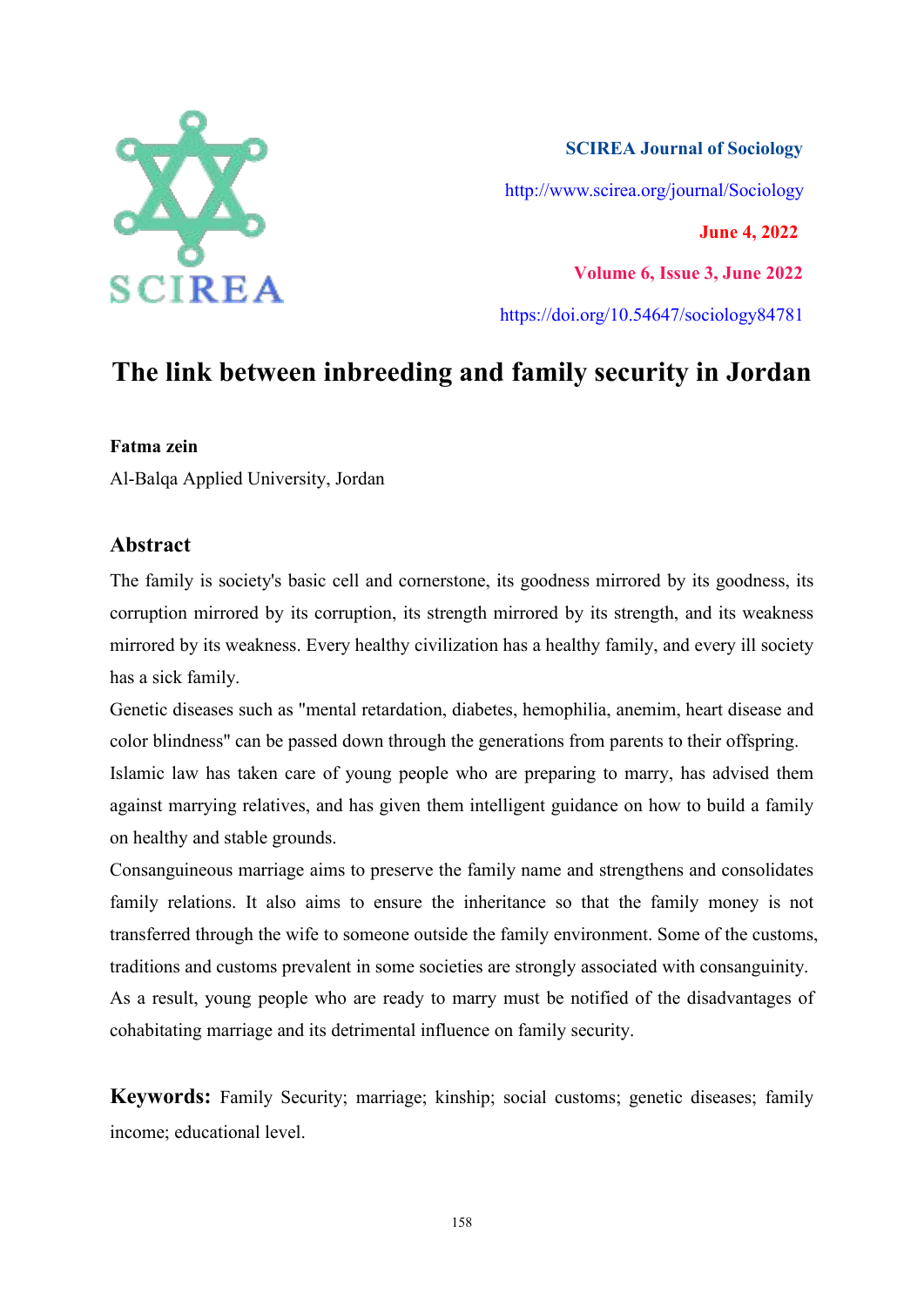# **Introduction**

The family is the basic cell of society and its pillar, its goodness by its goodness, its corruption by its corruption, its strength by its strength, and its weakness by its weakness. Behind every healthy society is a healthy family, and behind every sick society is a sick family.

In light of the great progress of our modern age, many scientific and medical facts have been discovered that the multiple risks afflict children from consanguineous marriage, such as deformed fetuses, genetic diseases "mental retardation, diabetes, hemophilia, anemim, heart disease and Color blindness .et (Amudha, et al, 2015).

Islamic law has taken care of young people who are about to get married, warned against the marriage of relatives, and gave them wise instructions that will take their hand in preparing for the formation of the family on sound and solid foundations(Al-Termanini, 2016, p. 44).

Among the customs, traditions and customs prevalent in some societies is the preference for consanguineous marriage and focusing on it in particular with the aim of preserving the family name and strengthening and consolidating family relations and preserving the inheritance so that the family money is not transferred through the wife to someone outside the family environment (Muhammad & Fathy, 2019, p. 49).

So, young people who are about to get married must be made aware of the dangers of consanguineous marriage and its negative impact on the security of the family.

### **Reasons for choosing the research topic and its objectives**

One of the most important reasons for choosing this research is the ways to protect the Jordanian family from disintegration and collapse as a result of inbreeding. These reasons can be summarized as follows:

1) Catastrophic failure of many families is due to consanguineous marriage in Jordan.

2) Increasing cases of differentiation between married relatives, whether by divorce, divorce, khul' or otherwise.

3) Consanguineous marriage led to many disputes and problems within the Jordanian family.

4) Delinquency of the majority of the children of consanguineous marriages to violence, delinquency, and so on.

5) Current research topic does not have sufficient studies in the field of social sciences.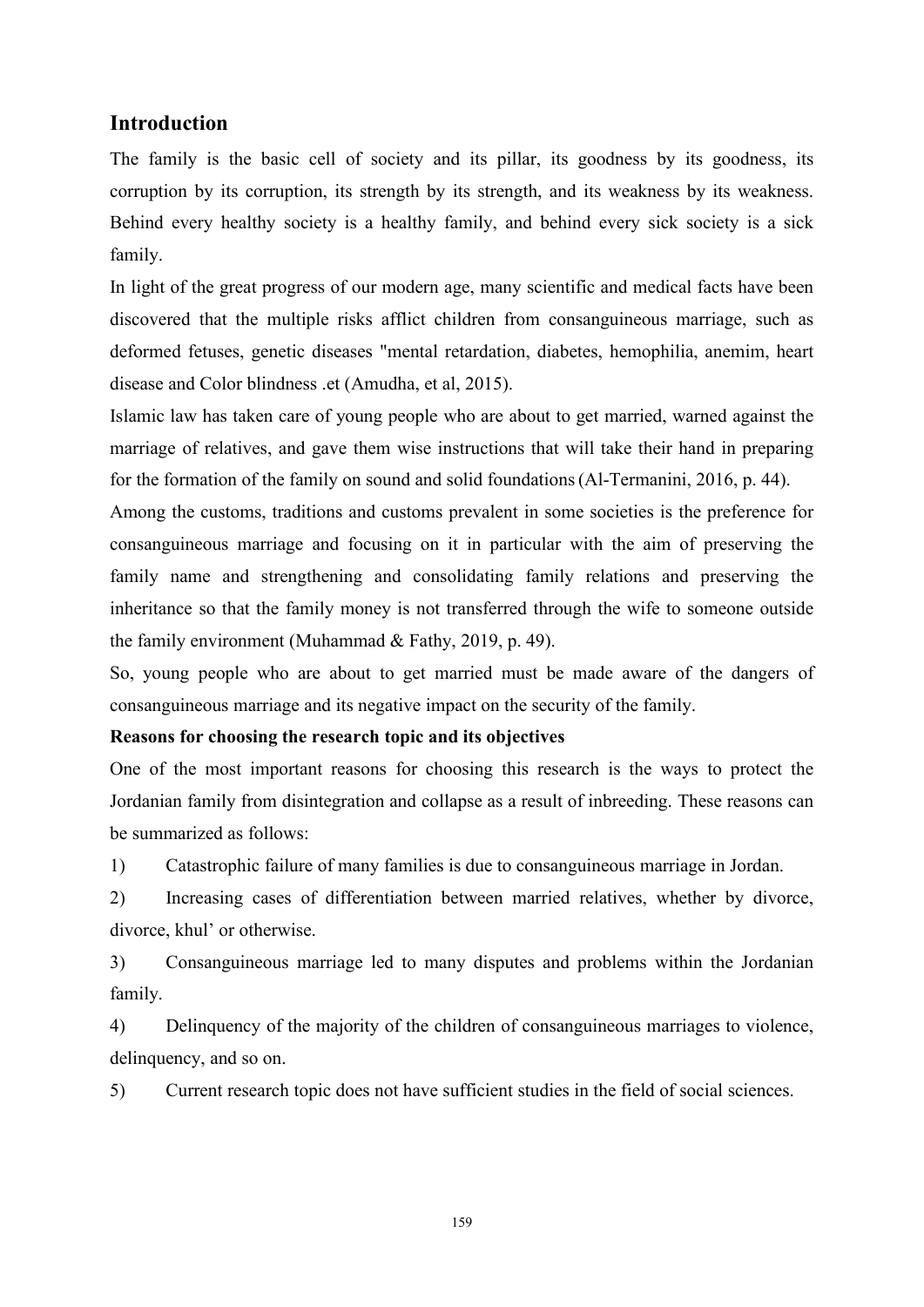6) It is permissible to set specific and clear conditions and guarantees in accordance with religious, legal and legal controls in order to contribute to maintaining the stability of marital and family life.

#### **Search problem**

Scientific progress in genetics was accompanied by the discovery of many previously unknown scientific facts in the relationship between inbreeding and the genetic diseases resulting from this marriage. This was confirmed by the Association of the Jordanian Women Solidarity Institute that the percentage of Jordanian women married to their relatives reached 56% in 1990, 46% in 1997, 39% in 2007, and 35% in 2012. The association added that "inbreeding represents one of every Four married women in Jordan" during 2017, then this percentage decreased to 28% in 2019 and 2020. (Fahmy,2007)

Underage marriage is still closely related to the culture of marriage with relatives, according to the Jordanian Department of Statistics, "The lowest percentage of consanguineous marriage was between the age group 25-29 years, at a rate of 23.2%, and the highest was in the age group 15-19 years, at a rate of 33%" (Al-Anani, 2019),

Hence the necessity for the spouses to be keen on conducting pre-marriage examinations to avoid the causes of disease that lead to an imbalance in the socialbalance within the social groups. Therefore, the research problem arises, which is "What is the link between consanguineous marriage and family security in Jordan?"

#### **Research importance**

This research is of importance to the danger of consanguineous marriage, as the result will be sacrificing the next generation in favor of the current generation.

 The emergence and preference of consanguineous marriage has been linked to social factors such as family traditions.

Knowing the social reasons for preferring inbreeding in Jordanian society.

### **Research aims**

Recognizing the social impact of consanguineous marriage on Jordanian society

Recognizing the impact of consanguineous marriage on the possibility of infection with genetic diseases.

Identifying the factors that limit genetic diseases resulting from consanguineous marriage.

 Identifying the statistically significant differences between the answers of the study sample members towards the study axes with different study variables such as age, educational level, and income.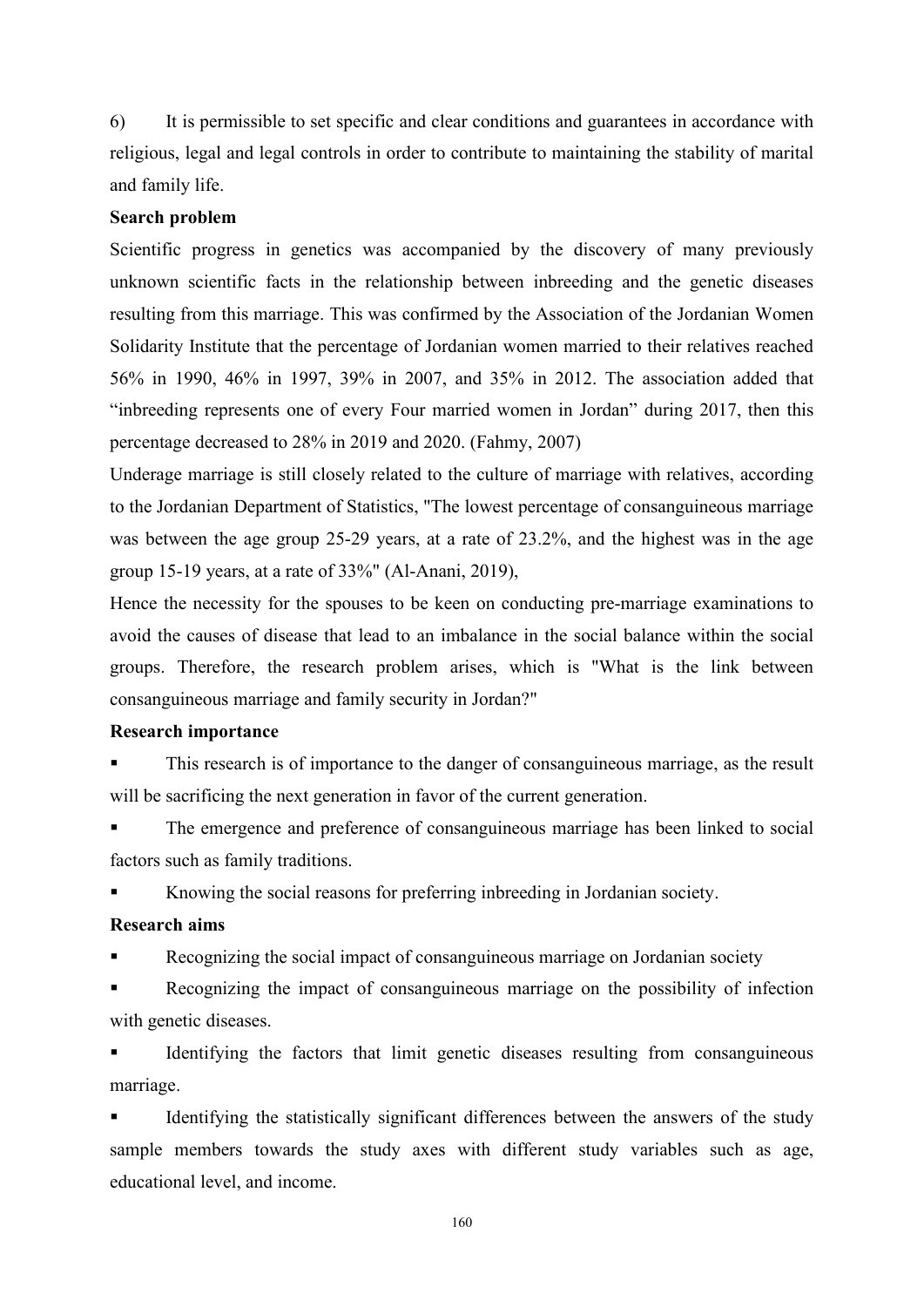### **Research questions:**

What are the factors leading to consanguineous marriage in Jordanian society?

 Has consanguineous marriage led to many disputes and problems within Jordanian families?

 What is the extent of the increasing cases of separation between married relatives, whether by divorce, divorce, khul', or otherwise?

 To what extent are the children of consanguineous marriages inclined to violence and delinquency?

Is there a relationship between inbreeding and the transmission of genetic diseases?

### **Research Concepts**

The researcher tries to clarify some of the concepts used in this research due to the ambiguity of social concepts and tries to put procedural definitions of these concepts.

### **The concept of marriage**

Many researchers have defined the concept of marriage as duplication and conjugation, and it has been widely used in the continuous marriage between a man and a woman (Al-Hajji & Ali, 2016),

The idiomatic concept of marriage: There are several definitions, and this is due to the different cultures, societies and civilizations. The most famous of them is marriage, a contract drawn up by the legislator that serves to resolve the enjoyment of each other by the spouses in a legitimate manner, and spiritual tranquility in order to establish a family based on love and mercy (Al-Masry, 2016, p.57)

The procedural definition of marriage is marriage, which is a thick pact that combines a man and a woman in order to satisfy their sexual instincts, and to establish a family based on affection, intimacy and mercy (Wassila, 2019).

### **The concept of kinship**

Kinship is a relationship between people together as a result of affinity through marriage or as a result of lineage from the father's side or the mother's side (Al-Ahmar, 2004).

Procedural definition of kinship: It is a social, relative and biological relationship, and by the social dimension we mean the intermarriage relations that arise through marriage, and by the biological dimension we mean the bloody relationship that binds a person to the members of his kinship group, which can be traced through the same ancestor in terms of the male line (Camille, 2016).

### **Family concept**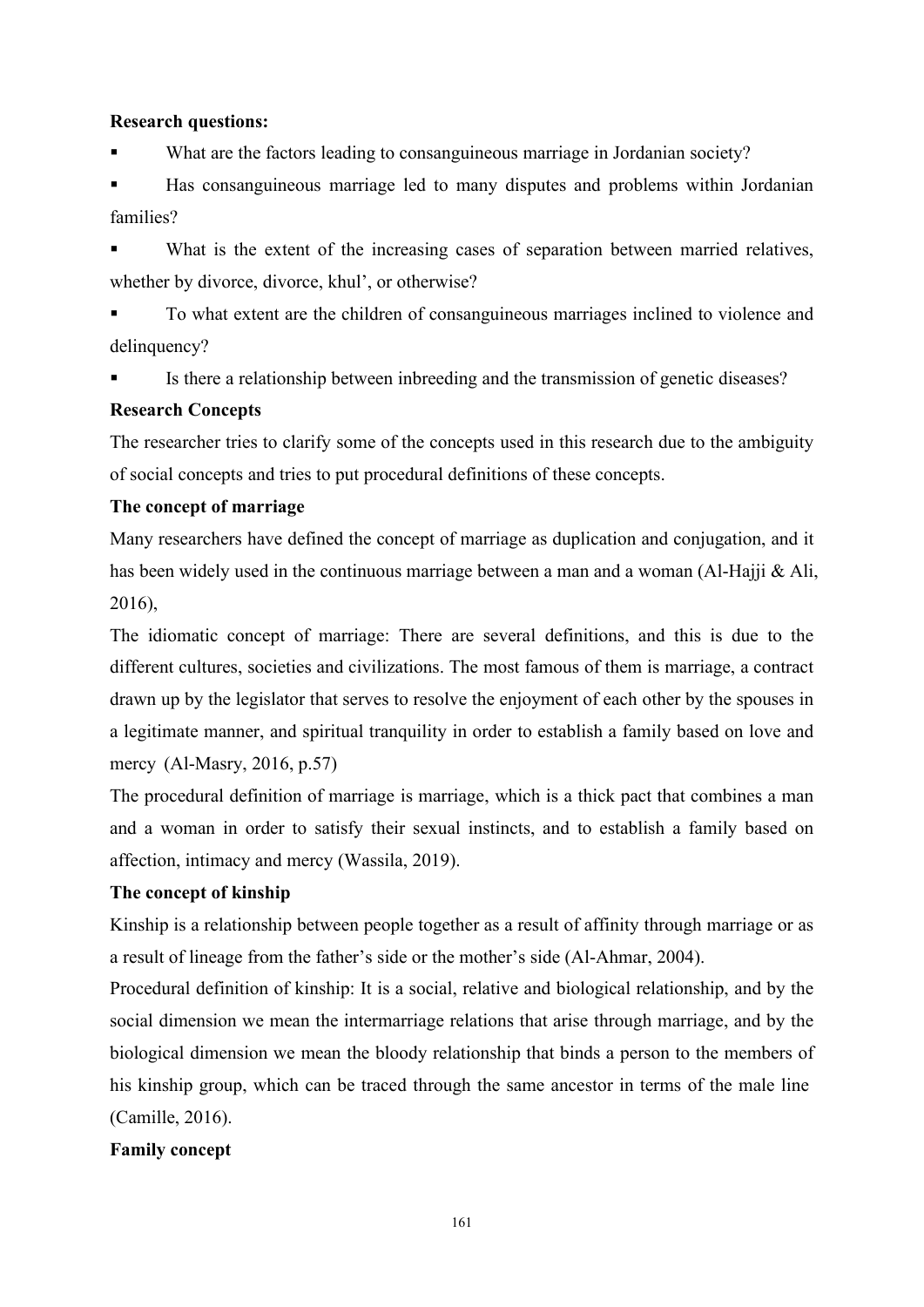The family is a systematic social and biological group consisting of a man, a woman and their children. The most important functions of this group are the satisfaction of emotional needs, the practice of sexual relations, and the creation of an appropriate socio-cultural climate for the care, upbringing and guidance of children. And "R.BEALS and ET H HOIJER" defines that the family is a social group whose members are linked by kinship ties (Bakhit, 2006) From these previous definitions, the family can be considered as an institution or a social group that includes all the social relations that are concerned with the upbringing of the generation and its other functions in society.

#### **The concept of social customs and traditions**

Social customs and traditions are determinants of any acceptable behavior patterns in many societies, as they regulate the mechanism and how to deal with individuals (Al-Sharida, 2006).

#### **The concept of genetic diseases**

Genetic diseases are a group of diseases that are inherited from one generation to another, and these diseases result in a disorder in the genes carried on the chromosomes, and this may be a disorder in the formation or number of genes. (Hamamy, 2007, pp.1015-7).

#### **Theoretical framework**

#### **Introduction**

Prevalent marriage in the past ages was consanguineous marriage, and then came Islam, which encouraged marriage with the exception of consanguineous marriage. At that time, science had not reached a scientific explanation about the birth of pathological children as a result of inbreeding (Ghaith, 2017).

The world has witnessed in the modern era, specifically in the scientific and medical aspect, that one of the main reasons for the existence of genetic diseases lies in the marriage of relatives. With regard to the religious aspect, the opinions of Muslim scholars and jurists differed between recommendation, permissibility and hatred, and each of them had his own belief on which he was based, and certain facts and evidence, and they all agreed unanimously on the preference for the marriage of those who are not relatives (Al-Ashi, 2018).

#### **Basic Facts About Consanguineous Marriage**

Reality, modern medicine, observation and experience have proven beyond any doubt that a large proportion of consanguineous marriages result in children suffering from chronic genetic diseases, including physical, mental and other diseases(Odaibat, 2011).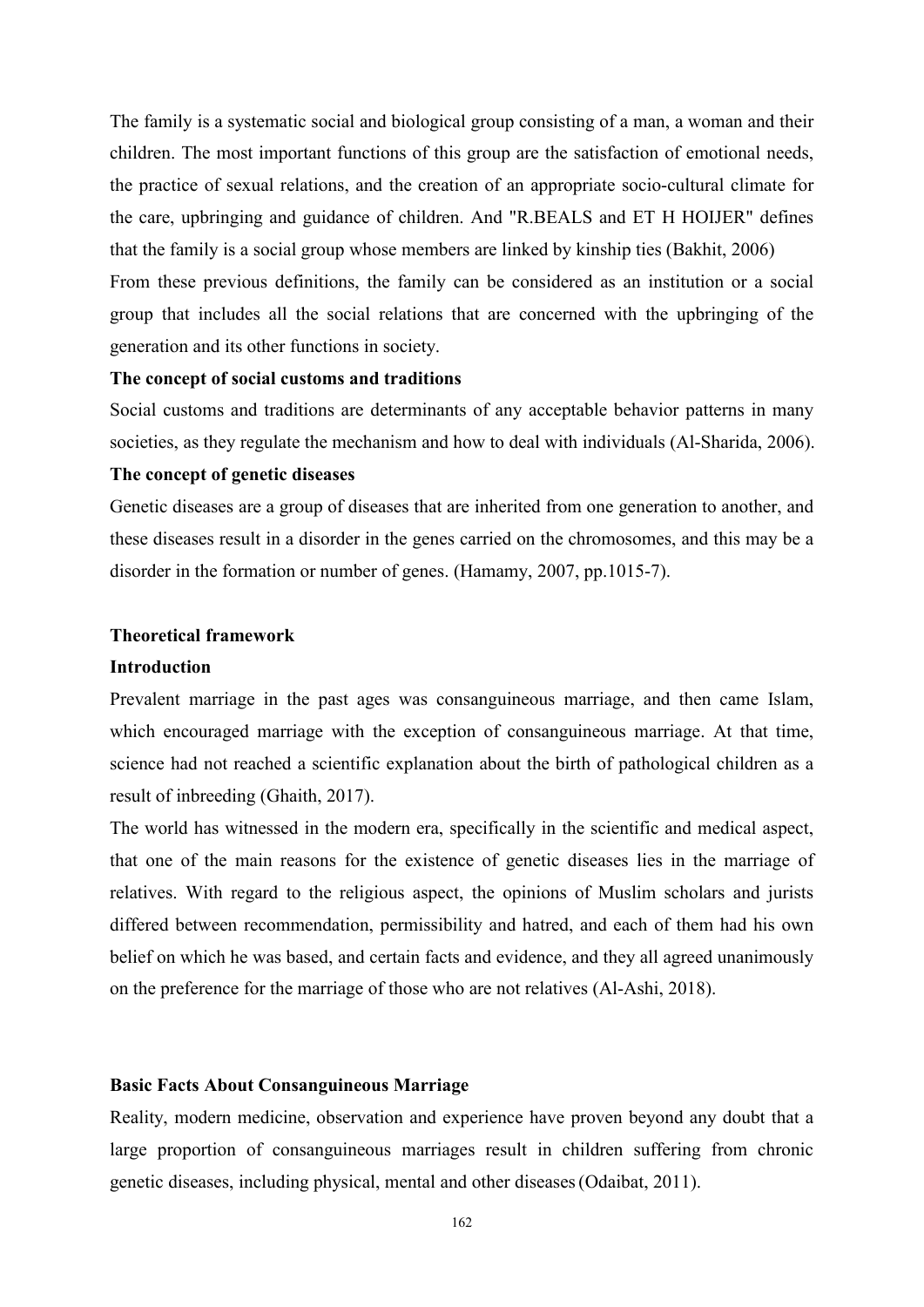#### **a)** Pros of consanguinity

Relatives must marry each other, but with certain controls and a genetic test to avoid having pathological children. Here are the benefits and pros of consanguineous marriage:

 Increasing and strengthening social relations between relatives by constantly maintaining kinship ties.

 The absence of barriers between the spouses and the dissolution of differences between them, as they are from one family (Al-Haddad, 2018).

#### **b**) **Disadvantages of consanguineous marriage**

Consanguineous marriage causes offspring that carry diseases in greater proportions than outward marriage. If the recessive genetic factor is limited to members of a particular family more than it is in the members of the community around it, then outlier marriage is better than relatives.

Medical studies indicate the emergence of a group of genetic diseases resulting from consanguineous marriage, such as: Hemophilia, Diabetes. High blood pressure and arteriosclerosis and Color blindness (Al-Eithan, 2005).

# **Nuclear families and extended families in Jordan**

If childbearing in the past tense was a normal thing, it does not require special preparation and care. As for now, marriage in this age needs to take care of the mother and the newborn, medically and nutritionally, and prepare in terms of a good and sound upbringing.

With regard to the axis of demographic characteristics of the Jordanian family report, we find that the family pattern is heading towards a marked increase in the number of nuclear families and a decline in the number of extended families. We find that the majority of the interviewed families were of the nuclear type with a percentage of 98 percent, compared to 90 percent of nuclear families

#### **Study Methodology**

The research procedures must be characterized by accuracy, whether in design or implementation, so the researcher was interested in this aspect, as she identified the procedures for the descriptive approach and thus converted them into research steps in her field study.

The current study aims to know the relationship between inbreeding and family security through a sample of families in the city of Zarqa in Jordan, and a description of the strategy, procedures, and approach used in this study in terms of the community and sample of the study, a description of the community of each of them, the tool used in the study, how to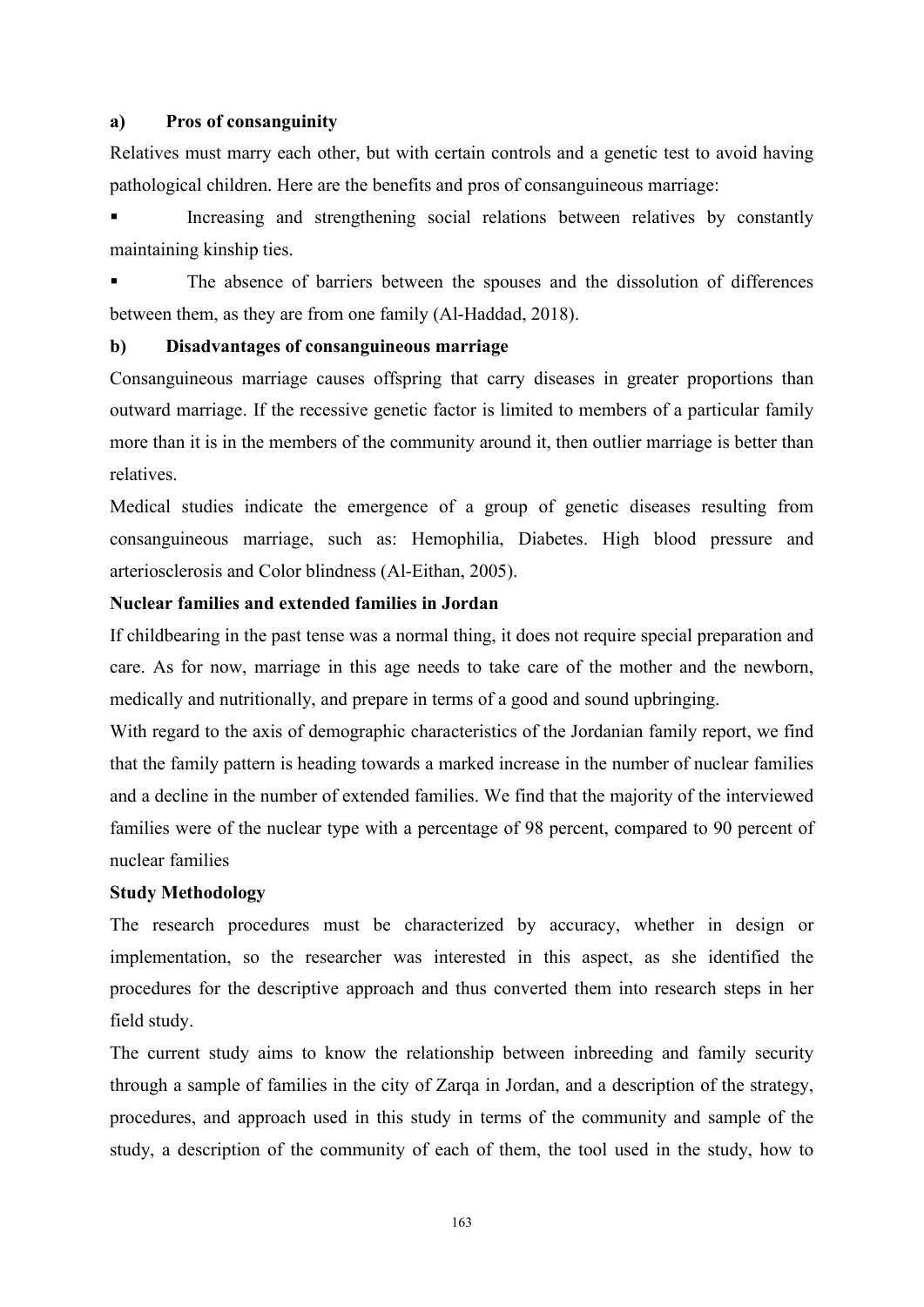verify its stability and validity, and the process of applying the field study. and statistical processing methods.

**Study model:** The researcher adopted a descriptive study model to find out the relationship between inbreeding and family security in Jordan.

**Study Methodology:** The study depends on the experimental method to show the effect of the independent variable consanguineous marriage and its effect on the dependent variable the security of the Jordanian family.

**Data collection method:** The researcher will rely on a sample social survey.

## **Data collection tool**

The researcher adopted the questionnaire as a tool to study this topic.

Data were collected by means of a questionnaire designed to measure the attitudes of some families in Zarqa city in Jordan that suffer from instability due to consanguineous marriage.

The researcher used the questionnaire because it is one of the most common research tools in field studies, and it is an easy way to collect the data necessary to achieve the objectives of the study and answer its main and subsidiary questions.

The questionnaire allows the sample members the freedom to choose the appropriate place and time to answer its paragraphs

The study tool was built by referring to previous studies related to the subject of the study.

# **Validity of the study tool**

**A) The veracity of the arbitrators:** After completing the construction of the study tool, which deals with inbreeding and family security, and its appearance in its initial form, it was presented to a number of specialized arbitrators, in order to guide theiropinions.

# **b) The validity of the internal consistency of the study tool.**

# **Stability of the study instrument**

The stability of the study tool is measured using the Facronbach stability coefficient according to the study scale, which enjoys statistically acceptable stability, where the value of the total stability coefficient (alpha) reached (88%), which is a high degree of stability. The second axis (72%), which is a high degree of stability, and the third axis achieved a percentage of (70%), which is a high degree of stability, and the fourth, fifth and sixth axis, respectively, achieved (83%), (89%), (86%), and all of them High degree of stability.

# **The researcher took the following steps to complete the field study**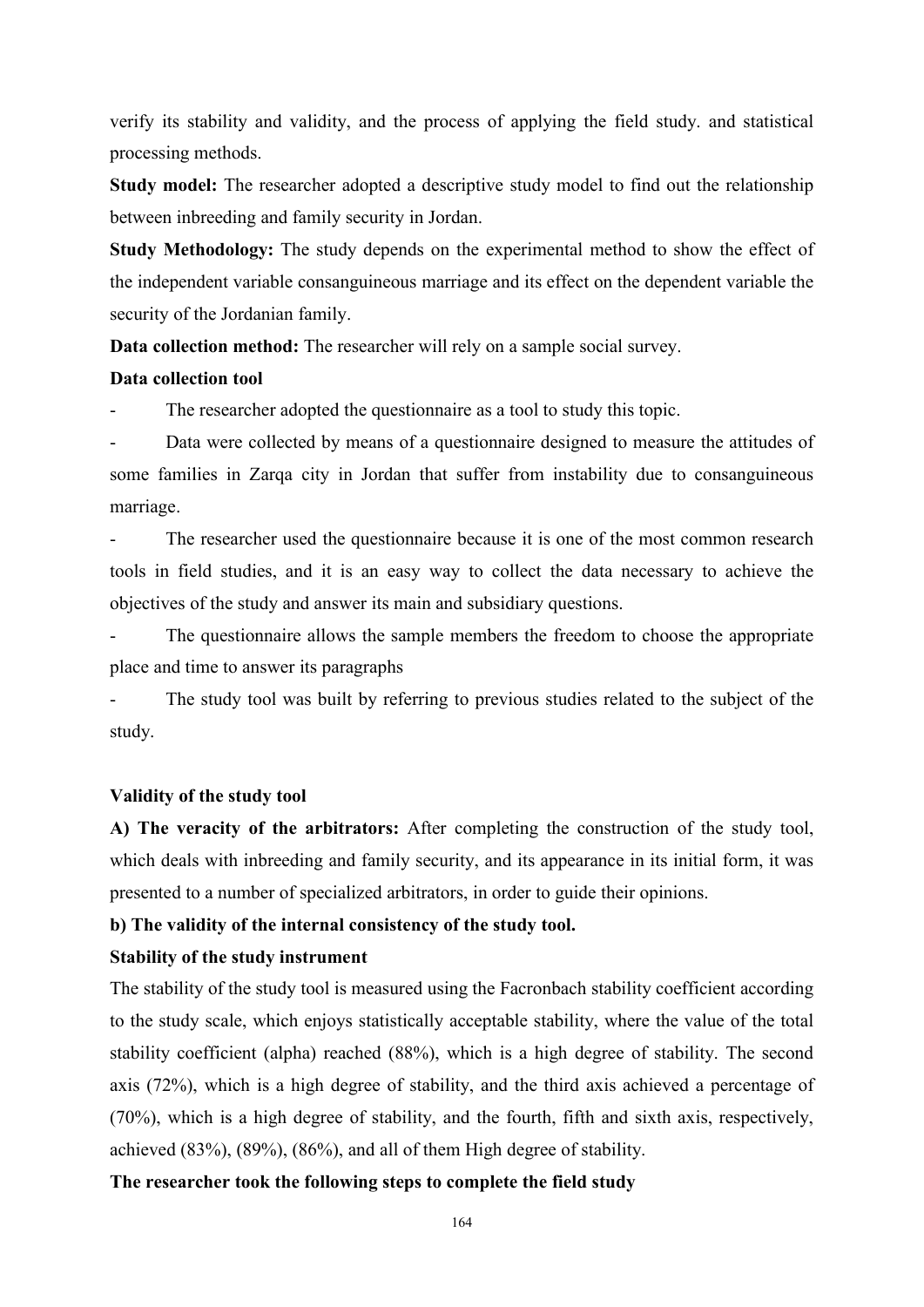The researcher will research the sample to read each phrase accurately and reflect and answer them honestly and honestly, as well as the researcher will respond to the sample's inquiries.

The researcher will apply the tool of the study subject to the sample members.

 The researcher will clarify the purpose of the study for the sample. And that the questionnaire is not a test for them, but rather for the sake of scientific study only and to serve them and other families of the Jordanian society.

 Informing the sample members that their responses enjoy confidentiality and privacy and to assure you that the sample members did not write their names on the questionnaire.

Sufficient time will be given to the sample while answering the study tool.

 The study tool will be numbered and coded, and the data will be distributed according to the statistical processing assets through the computer to obtain the results.

 After collecting the tool from the sample, the tool for which one of its paragraphs has not been answered will be excluded.

#### **Study community**

A group of selected Jordanian families "inbreeding" and they have problems as a result of this marriage.

# **The study sample**

A number of families in the city of Zarqa in Jordan, to whom the phenomenon of consanguineous marriage applies, with their knowledge of the emergence of problems as a result of this marriage, and their number is 100 families

#### **The limits of the study**

**A- Objective limits:** The objective limits of the research are the study of consanguineous marriage and family security in Jordan.

And genetic diseases in Zarqa, and the reasons that prompted the researcher to limit herself to the objective limits are to identify the nature of consanguineous marriage in Jordan.

**B -Temporal limits:** The temporal limits of the research were in the year 2019-2020 AD, and in fact, the reasons that prompted the researcher to limit the time limits are that they are sufficient to conduct the study after completing the collection of information on the reality of consanguineous marriage and family security in Jordan.

**C -Spatial boundaries:** The spatial boundaries of this study are Jordan, and the reasons that prompted the researcher to limit the spatial boundaries were because the researcher is a resident of the city of Zarqa in Jordan, in addition to the fact that the city of Zarqa being one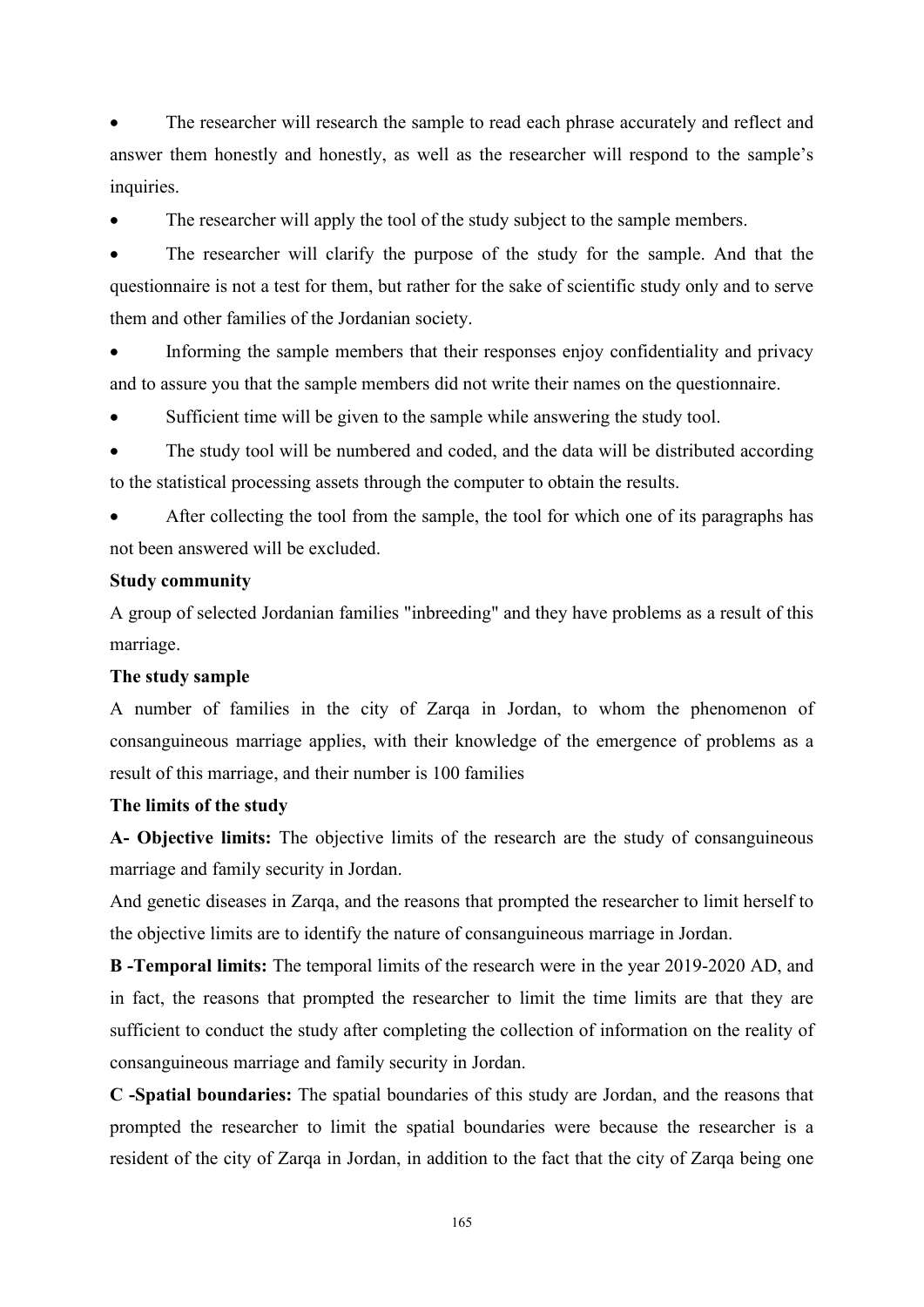of the largest areas in Jordan after the capital and includes various groups of society It also provides all the techniques required to conduct the study within the city of Zarqa.

# **Statistical methods**

To interpret the study averages towards each phrase according to the axis to be measured, the following quinquennial scale was used:

1.00 to 1.79 (Strongly disagree).

1.80 to 2.59 (Not agree).

2.60 to 3.39 (Neutral).

3.40 to 4.19 (Agree).

4.20 to 5.00 (Strongly agree).

## **To process the study data, the researcher used the following statistical methods**

**- Pearson correlation coefficient:** to reveal the validity of the internal consistency of the study tool

**- Cronbach's alpha correlation coefficient:** to detect the stability coefficient of the study tool.

**- Frequencies and percentages:** to describe the characteristics of the study population (the study sample) and to determine their responses to the main study tool axes.

**Arithmetic mean:** to find the average of each of the questionnaire's terms.

**- Standard deviation:** to find out the extent of dispersion in the responses of the sample members.

- **One Way Anova** test to detect differences

- (If any) in the responses of the study sample towards the axes of the questionnaire.

**- Least significant difference** (LSD) test

# **Descriptive analysis of the study variables**

The results of the field study are presented and discussed by presenting the answers of the study members to the questionnaire statements by answering the questions of the study. The researcher will try to clarify the issues raised in the study objectives and questions as follows:

# **Description of the search community:**

The study members are characterized by a number of characteristics in light of the study variables, which we explain as follows:

 $\mathbf{x}$  Age

- $\overline{\mathbf{x}}$  Educational level
- **E** Operational Status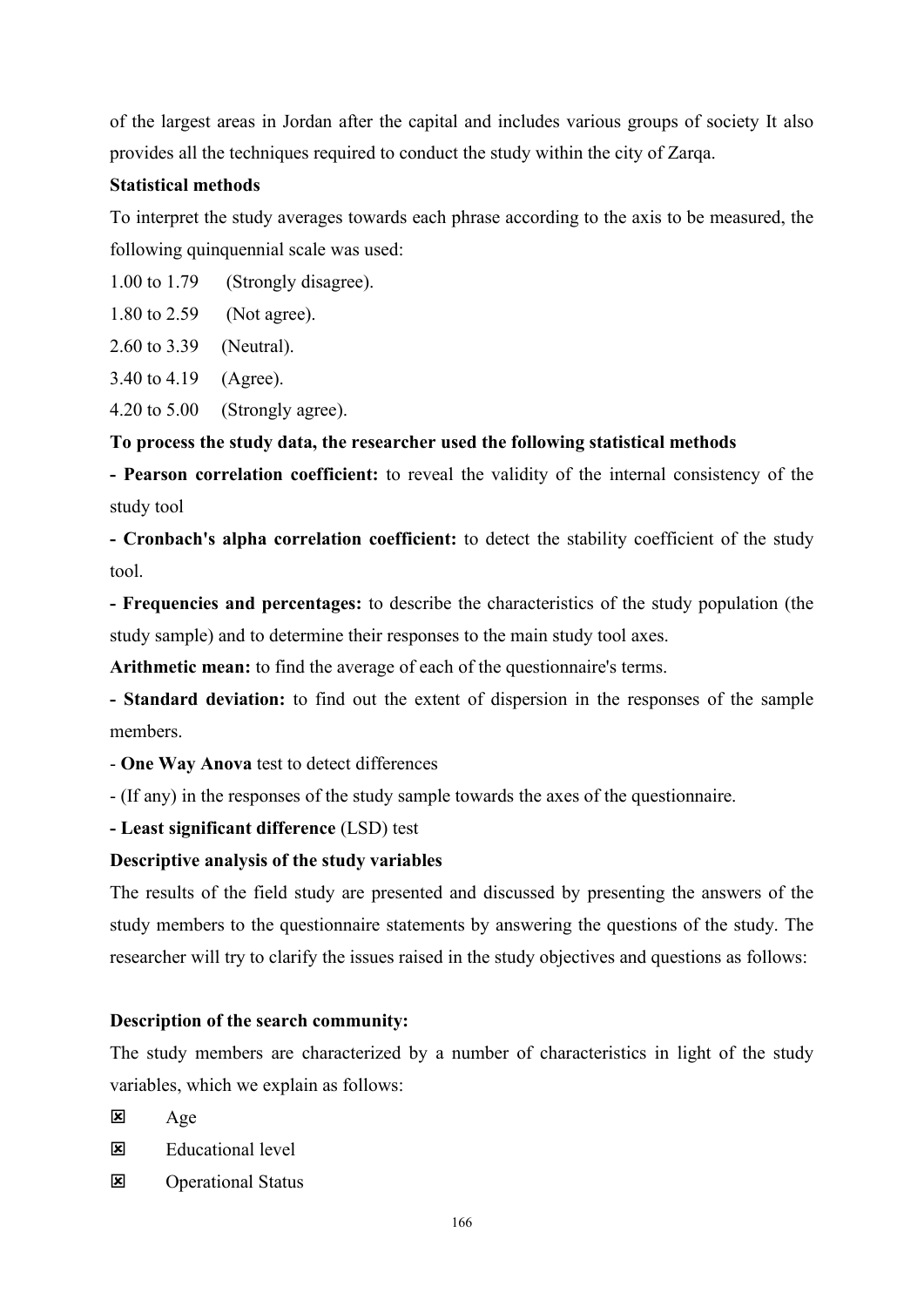- **EX** Family Income
- The number of children with hereditary diseases
- $\triangleright$  The risk of the spread of genetic diseases

# **Presentation and discussion of the study results**

The impact of consanguineous marriage on the incidence of genetic diseases:

The researcher calculated the frequencies, percentages, arithmetic averages, and standard deviations of the answers of the study sample members towards each of:

## **First: Consanguineous marriage**

Table(1) Frequencies, arithmetic mean and standard deviation of the answers of the study sample members for each **of the axis phrases**

|                                                                                                                                                              |         | Degree of approval       |           |               |           |                |           |               |                         |                                    |            |                              |                          |
|--------------------------------------------------------------------------------------------------------------------------------------------------------------|---------|--------------------------|-----------|---------------|-----------|----------------|-----------|---------------|-------------------------|------------------------------------|------------|------------------------------|--------------------------|
| <b>Phrases</b>                                                                                                                                               |         | <b>Strongly</b><br>Agree |           | Agree         |           | <b>Neutral</b> |           | not agree     |                         | <b>Strongly</b><br><b>Disagree</b> | <b>SMA</b> | <b>Standard</b><br>deviation | Ranking                  |
|                                                                                                                                                              | $\bf R$ | $\frac{0}{0}$            | ${\bf R}$ | $\frac{0}{0}$ | ${\bf R}$ | $\frac{0}{0}$  | ${\bf R}$ | $\frac{0}{0}$ | ${\bf R}$               | $\mathbf{0}_{\mathbf{0}}^{\prime}$ |            |                              |                          |
| facilitating<br><b>Parents</b><br>consanguineous marriage in<br>relation to the requirements<br>of marriage                                                  | 50      | 50.0                     | 17        | 17.0          | 15        | 15.0           | 14        | 14.0          | $\overline{\mathbf{4}}$ | 4.0                                | 3.59       | 1.26                         | 1                        |
| Consanguineous marriage is a<br>guarantee of continuity and<br>success to know all parties                                                                   | 43      | 43.0                     | 23        | 23.0          | 11        | 11.0           | 12        | 12.0          | 11                      | 11.0                               | 3.75       | 1.40                         | $\boldsymbol{2}$         |
| Parents'<br>insistence on<br>the<br>marriage of relatives<br>to<br>preserve money and property                                                               | 17      | 17.0                     | 20        | 20.0          | 27        | 27.0           | 29        | 29.0          | $\overline{7}$          | 7.0                                | 3.11       | 1.21                         | $\mathbf{3}$             |
| family<br>adheres<br>The<br>to<br>customs and traditions and<br>marriage of relatives<br>the<br>despite their knowledge of the<br>result of genetic diseases | 16      | 16.0                     | 30        | 30.0          | 14        | 14.0           | 28        | 28.0          | 12                      | 12.0                               | 3.10       | 1.31                         | $\overline{\mathbf{4}}$  |
| Relatives are forced to marry<br>consulting<br>without<br>the<br>husband or wife                                                                             | 15      | 15.0                     | 6         | 6.0           | 14        | 14.0           | 46        | 46.0          | 19                      | 19.0                               | 2.52       | 1.29                         | 5                        |
| overall average                                                                                                                                              |         |                          |           |               |           |                |           |               |                         |                                    | 1.29       | 3.29                         | $\overline{\phantom{a}}$ |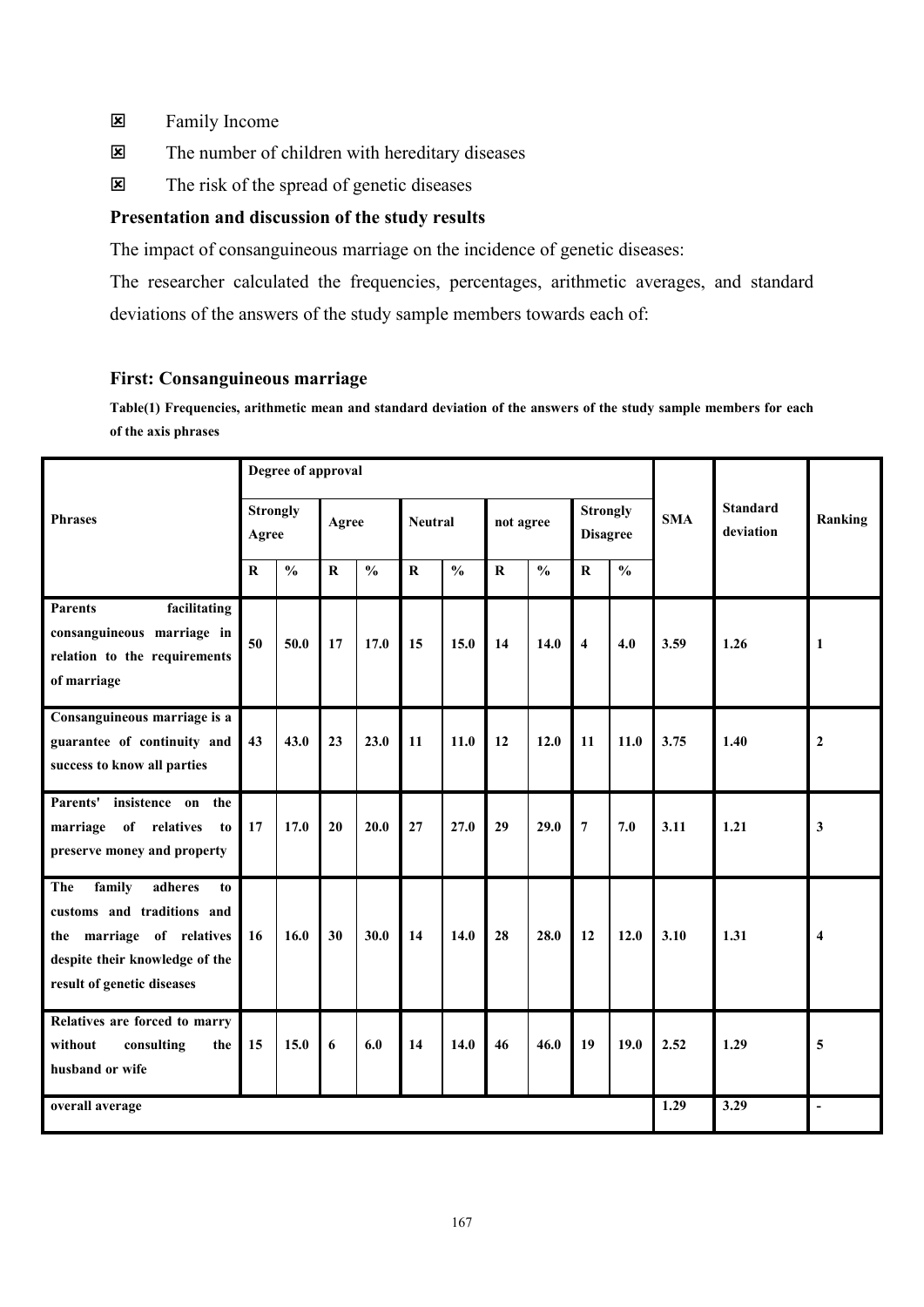The general arithmetic average is  $(3.29)$ , and this indicates that there is a lack of knowledge among the study sample members regarding the paragraphs related to inbreeding, which is represented in the families facilitating inbreeding in relation to the requirements of marriage, as well as that inbreeding is a guarantee of continuity and success to know all parties in addition to the insistence of the parents On consanguineous marriage to preserve money and property, as well as the family's adherence to customs and traditions, and consanguineous marriage despite their knowledge of the result of genetic diseases

#### **Second: genetic diseases**

**Table (2) Frequencies, seminal ratios, arithmetic averages and standard deviations ofthe answers ofthe study sample members towards genetic diseases for each of the axis phrases**

|                                                                                                            |                          | Degree of approval |                         |               |                |               |              |               |                                    |               |            |                              |                     |
|------------------------------------------------------------------------------------------------------------|--------------------------|--------------------|-------------------------|---------------|----------------|---------------|--------------|---------------|------------------------------------|---------------|------------|------------------------------|---------------------|
| <b>Phrases</b>                                                                                             | <b>Strongly</b><br>Agree |                    | Agree                   |               | <b>Neutral</b> |               | not agree    |               | <b>Strongly</b><br><b>Disagree</b> |               | <b>SMA</b> | <b>Standard</b><br>deviation | Ranking             |
|                                                                                                            | $\mathbf R$              | $\frac{0}{0}$      | $\mathbf R$             | $\frac{0}{0}$ | $\mathbf R$    | $\frac{0}{0}$ | $\mathbf R$  | $\frac{0}{0}$ | $\mathbf R$                        | $\frac{0}{0}$ |            |                              |                     |
| There is no effective cure for<br>genetic blood diseases                                                   | 16                       | 16.0               | 23                      | 23.0          | 39             | 39.0          | 8            | 8.0           | $\overline{\mathbf{4}}$            | 4.0           | 3.49       | 0.99                         | $\mathbf{1}$        |
| Genetic blood diseases, the<br>most dangerous of which are<br>infectious blood diseases                    | 13                       | 13.0               | 13                      | 13.0          | 67             | 67.0          | $\mathbf{3}$ | 3.0           | $\overline{\mathbf{4}}$            | 4.0           | 3.28       | 0.88                         | $\boldsymbol{2}$    |
| The couple's knowledge that<br>genetic diseases may appear<br>in their children as a result of<br>marriage | 8                        | 8.0                | 24                      | 24.0          | 32             | 32.0          | 29           | 29.0          | $\overline{7}$                     | 7.0           | 3.87       | 1.07                         | $\mathbf{3}$        |
| Infection of a person with a<br>hereditary blood disease that<br>makes him tend to isolate                 | 6                        | 6.0                | 22                      | 22.0          | 35             | 35.0          | 29           | 29.0          | $\pmb{8}$                          | 8.0           | 2.89       | 1.03                         | $\overline{\bf{4}}$ |
| Genetic diseases are not a<br>concern in societies because<br>they are rare                                | $\mathbf{3}$             | 3.0                | $\overline{\mathbf{4}}$ | 4.0           | 21             | 21.0          | 39           | 39.0          | 33                                 | 33.0          | 3.05       | 0.99                         | 5                   |
| Jordan is one of the countries<br>where genetic diseases are<br>more prevalent                             | $\mathbf{2}$             | 2.0                | 8                       | 8.0           | 21             | 21.0          | 27           | 27.0          | 42                                 | 42.0          | 3.01       | 1.07                         | 6                   |
| overall average                                                                                            |                          |                    |                         |               |                |               |              |               |                                    |               | 2.78       | 1.0                          | $\blacksquare$      |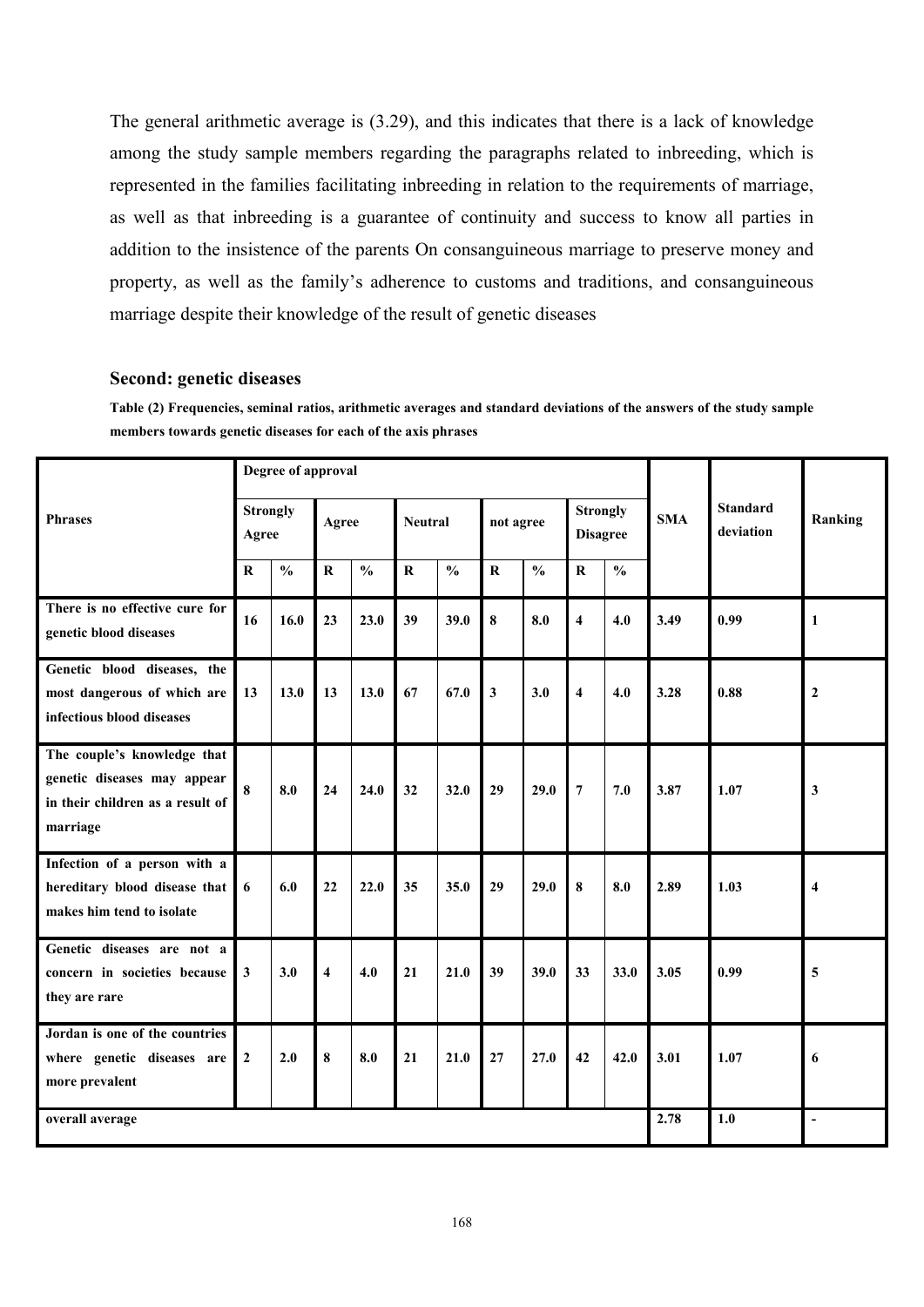The general arithmetic mean is (2.78), and this indicates that there is a lack of knowledge from the study sample members regarding the paragraphs of genetic diseases, which is represented in (there is no effective cure for genetic blood diseases, and also that genetic blood diseases are the most dangerous of infectious blood diseases

In addition to the couple's knowledge that genetic diseases may appear in children as a result of marriage and that an individual's infection with a hereditary blood disease makes him tend to isolate...etc).

### **Third: Genetic diseases prevalent in Jordan**

**Table (3)**

|                                                                                                                                               |                          | Degree of approval |         |               |                |               |                |                          |                                    |                          |            |                              |                         |
|-----------------------------------------------------------------------------------------------------------------------------------------------|--------------------------|--------------------|---------|---------------|----------------|---------------|----------------|--------------------------|------------------------------------|--------------------------|------------|------------------------------|-------------------------|
| <b>Phrases</b>                                                                                                                                | <b>Strongly</b><br>Agree |                    | Agree   |               | <b>Neutral</b> |               | not agree      |                          | <b>Strongly</b><br><b>Disagree</b> |                          | <b>SMA</b> | <b>Standard</b><br>deviation | Ranking                 |
|                                                                                                                                               | $\bf R$                  | $\frac{0}{0}$      | $\bf R$ | $\frac{0}{0}$ | $\bf R$        | $\frac{0}{0}$ | ${\bf R}$      | $\frac{0}{0}$            | $\bf R$                            | $\frac{0}{0}$            |            |                              |                         |
| Sickle cell anemia (one of<br>the<br>most<br>important<br>hereditary<br>anemia<br>diseases)                                                   | 75                       | 75.0               | 11      | 11.0          | 13             | 13.0          | $\blacksquare$ | $\overline{\phantom{a}}$ | $\mathbf{1}$                       | 1.0                      | 4.59       | 0.79                         | -1                      |
| <b>Diabetes</b>                                                                                                                               | 49                       | 49.0               | 29      | 29.0          | 18             | 18.0          |                | 1.0                      | 3                                  | 3.0                      | 4.2        | .97                          | $\overline{2}$          |
| dystrophy<br>muscular<br>(muscular dystrophy)                                                                                                 | 20                       | 20.0               | 21      | 21.0          | 57             | 57.0          | $\overline{2}$ | 2.0                      |                                    | $\overline{\phantom{a}}$ | 3.59       | 0.83                         | $\mathbf{3}$            |
| deficiency<br>Yeast<br>(a)<br>deficiency of one of the<br>enzymes found in red blood<br>cells,<br>which leads<br>to<br>breakage of the blood) | 12                       | 12.0               | 15      | 15.0          | 68             | 68.0          | 5              | 5.0                      | $\overline{\phantom{a}}$           | $\overline{\phantom{a}}$ | 3.34       | 0.76                         | $\overline{\mathbf{4}}$ |
| overall average                                                                                                                               |                          |                    |         |               |                |               |                |                          |                                    |                          | 2.87       | 0.83                         | $\blacksquare$          |

Sickle cell anemia "one of the most important genetic diseases of anemia" came first among the prevalent genetic diseases with an average approval of (4.59), which is an average located in the fifth category of the five-graded scale categories, which ranges from (4.20 to 5.0), which means that individuals The study sample strongly agree that sickle cell anemia is one of the most prevalent genetic diseases, while (diabetes) came in second place with an average approval of (4.20), which is an average located in the fifth category also of the categories of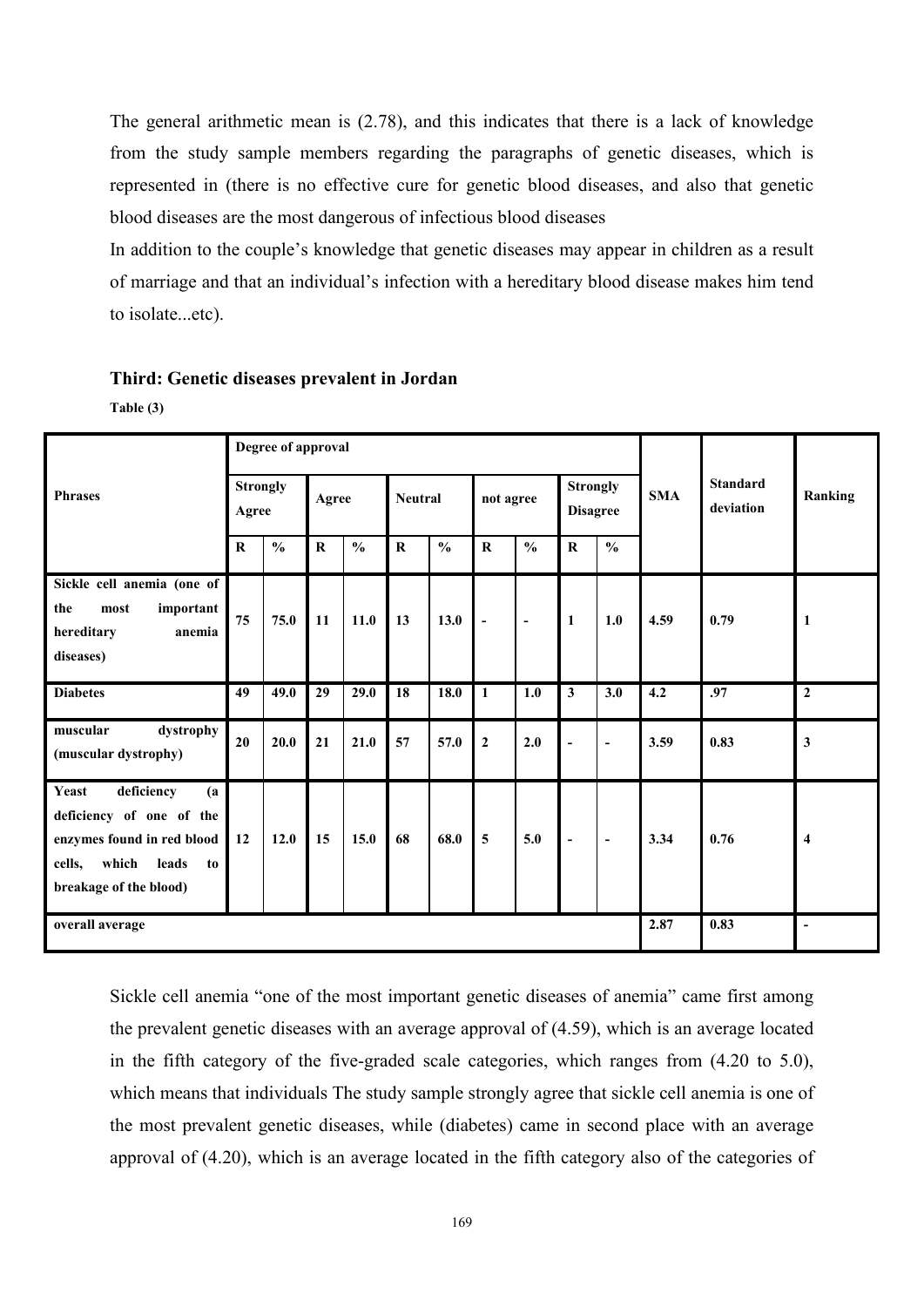the five-graded scale, and this means that there isstrong agreement among the study sample However, diabetes is one of the common genetic diseases, and the disease (muscular dystrophy "muscular dystrophy") ranked third among the common genetic diseases with an average approval of (3.59), which is an average located in the fourth category of the five graded scale categories, which ranges from  $(3.40 \text{ to } 4.19)$  This means that there is agreement from the study sample members that muscular dystrophy is a common genetic disease, and in the end came the disease (yeast deficiency "which is a deficiency in one of the enzymes found in red blood cells" and leads to blood breakage") with an average approval of (3.34), And It is an average that falls in the third category of the five-graded scale categories, which ranges between (2.60 to 3.39), and this means that there is no knowledge of the study sample if yeast deficiency disease is a common genetic disease or not.

#### **Fourth: Transmission of genetic diseases**

Table (4) Frequencies, percentages, arithmetic averages, and standard deviations of the answers of the study sample members towards the transmission of genetic diseases arranged in descending order for each of the axis phrases

|                                                                                                  |                          | Degree of approval |         |               |                          |                          |                |               |                                    |               |            |                              |                          |
|--------------------------------------------------------------------------------------------------|--------------------------|--------------------|---------|---------------|--------------------------|--------------------------|----------------|---------------|------------------------------------|---------------|------------|------------------------------|--------------------------|
| <b>Phrases</b>                                                                                   | <b>Strongly</b><br>Agree |                    | Agree   |               | <b>Neutral</b>           |                          | not agree      |               | <b>Strongly</b><br><b>Disagree</b> |               | <b>SMA</b> | <b>Standard</b><br>deviation | Ranking                  |
|                                                                                                  | $\bf R$                  | $\frac{6}{6}$      | $\bf R$ | $\frac{6}{6}$ | $\mathbf R$              | $\frac{0}{0}$            | $\bf R$        | $\frac{0}{0}$ | $\bf R$                            | $\frac{0}{0}$ |            |                              |                          |
| I see that genetic diseases<br>transmitted in some<br>are<br>cases of consanguineous<br>marriage | 51                       | 51.0               | 25      | 25.0          | 12                       | 12.0                     | $\overline{5}$ | 5.0           | $\overline{7}$                     | 7.0           | 4.08       | 1.21                         | -1                       |
| I see that genetic diseases<br>are transmitted in all cases<br>of<br>consanguineous<br>marriages | 16                       | 16.0               | 12      | 12.0          | 11                       | 11.0                     | 11             | 11.0          | 50                                 | 50.0          | 2.33       | 1.56                         | $\overline{2}$           |
| I see that genetic diseases<br>transmitted<br>by<br>are<br>infection                             | 1                        | 1.0                | 27      | 27.0          | $\overline{\phantom{a}}$ | $\overline{\phantom{a}}$ | 26             | 26.0          | 46                                 | 46.0          | 1.83       | 0.87                         | $\mathbf{3}$             |
| overall average                                                                                  |                          |                    |         |               |                          |                          |                |               |                                    |               | 2.74       | 1.21                         | $\overline{\phantom{a}}$ |

The general arithmetic mean is (2.74), and this indicates that there is no knowledge of the individual sample of the study regarding the methods of transmission of genetic diseases, represented in (that these diseases are transmitted in all cases of inbreeding, or that they are transmitted in some cases of inbreeding, or that they are transmitted through infection.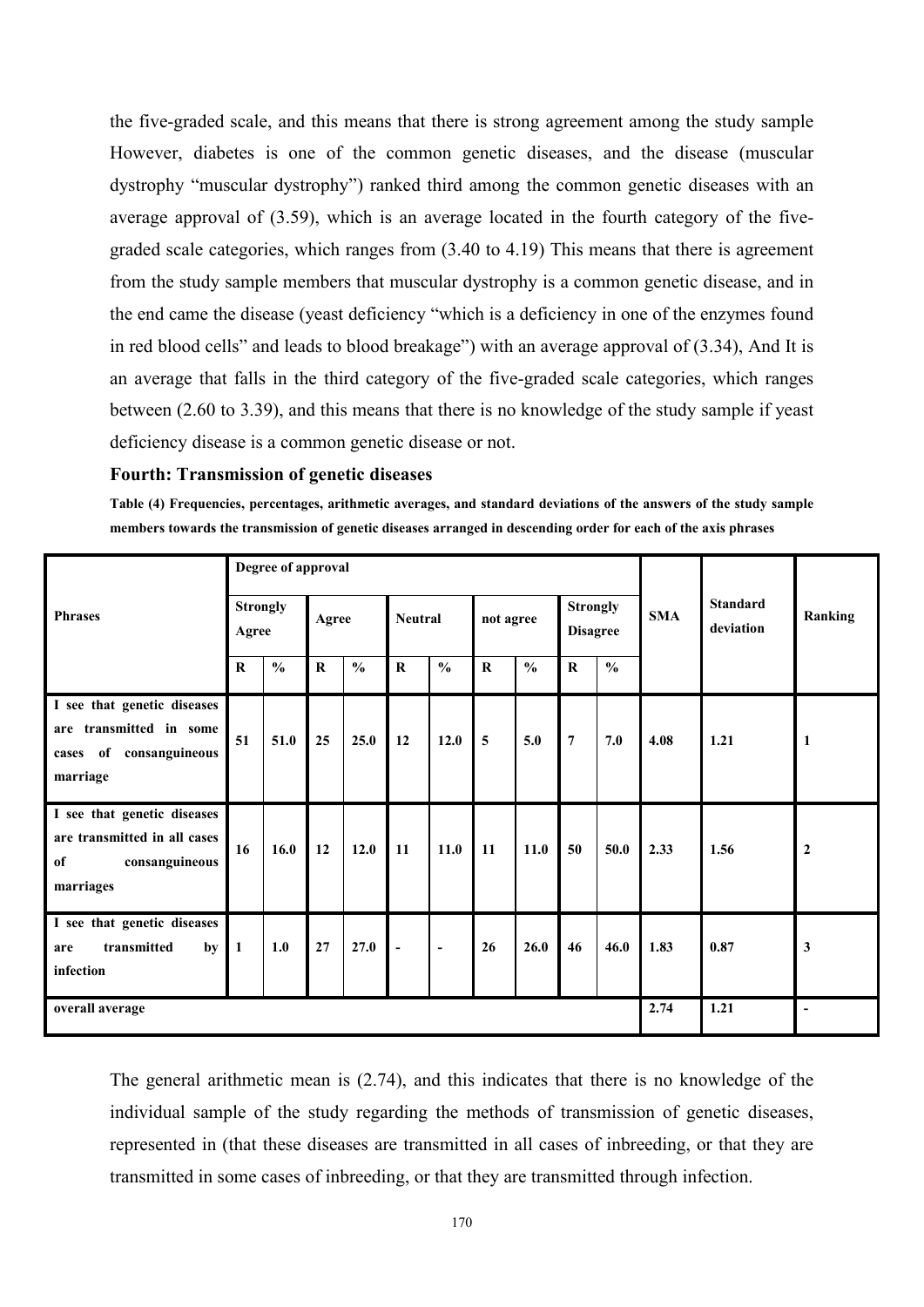#### **Fifth: Medical examination before marriage**

**Table (5) Frequencies, percentages, arithmetic averages, and standard deviations**

For the answers of the study sample members each of the axis phrases

|                                                                                                                                                                                |                          | Degree of approval |             |               |                |               |                         |               |                                    |               |            |                              |                |
|--------------------------------------------------------------------------------------------------------------------------------------------------------------------------------|--------------------------|--------------------|-------------|---------------|----------------|---------------|-------------------------|---------------|------------------------------------|---------------|------------|------------------------------|----------------|
| <b>Phrases</b>                                                                                                                                                                 | <b>Strongly</b><br>Agree |                    | Agree       |               | <b>Neutral</b> |               | not agree               |               | <b>Strongly</b><br><b>Disagree</b> |               | <b>SMA</b> | <b>Standard</b><br>deviation | Ranking        |
|                                                                                                                                                                                | R                        | $\frac{0}{0}$      | $\mathbf R$ | $\frac{0}{0}$ | ${\bf R}$      | $\frac{0}{0}$ | $\overline{\mathbf{R}}$ | $\frac{0}{0}$ | $\mathbf R$                        | $\frac{0}{0}$ |            |                              |                |
| Medical<br>examination<br>and<br>counseling before marriage is<br>one of the most important<br>means of controlling the spread<br>of genetic diseases                          | 73                       | 73.0               | 16          | 16.0          | $\bf{8}$       | 8.0           | $\boldsymbol{2}$        | 2.0           | $\mathbf{1}$                       | 1.0           | 4.58       | 0.81                         | 1              |
| <b>Medical</b><br>examination<br>and<br>counseling<br>before<br>marriage<br>reduces the financial cost to the<br>individual and the family                                     | 67                       | 67.0               | 12          | 12.0          | 17             | 17.0          | $\mathbf{3}$            | 3.0           | $\mathbf{1}$                       | 1.0           | 4.41       | 0.94                         | $\overline{2}$ |
| A medical examination before<br>marriage avoids having children<br>with genetic diseases                                                                                       | 69                       | 69.0               | 10          | 10.0          | 11             | 11.0          | 6                       | 6.0           | $\overline{\bf{4}}$                | 4.0           | 4.34       | 1.14                         | $\mathbf{3}$   |
| <b>Medical</b><br>examination<br>and<br>counseling<br>before<br>marriage<br>reduce psychological effects on<br>the individual and the family,<br>such as anxiety and isolation | 51                       | 51.0               | 26          | 26.0          | 12             | 12.0          | $\overline{7}$          | 7.0           | $\overline{\mathbf{4}}$            | 4.0           | 4.13       | 1.13                         | $\overline{4}$ |
| <b>Medical</b><br>examination<br>and<br>counseling<br>before<br>marriage<br>prevents a young man and a girl<br>from marrying                                                   | $\boldsymbol{9}$         | 9.0                | 15          | 15.0          | 24             | 24.0          | 27.0                    | 25            | 25                                 | 25.0          | 2.56       | 1.27                         | 5              |
| overall average                                                                                                                                                                |                          |                    |             |               |                |               |                         |               |                                    |               | 4.0        | 1.06                         |                |

The general arithmetic average is (5.0) »and this indicates that the approval of the study sample members with regard to the medical examination before marriage, which is represented in (the medical examination before marriage is one of the most important means of controlling the spread of genetic diseases, as it reduces the material cost to the individual and the family, in addition to that Medical examination before marriage Individuals must have children with genetic diseases, as well as that medical examination and counseling before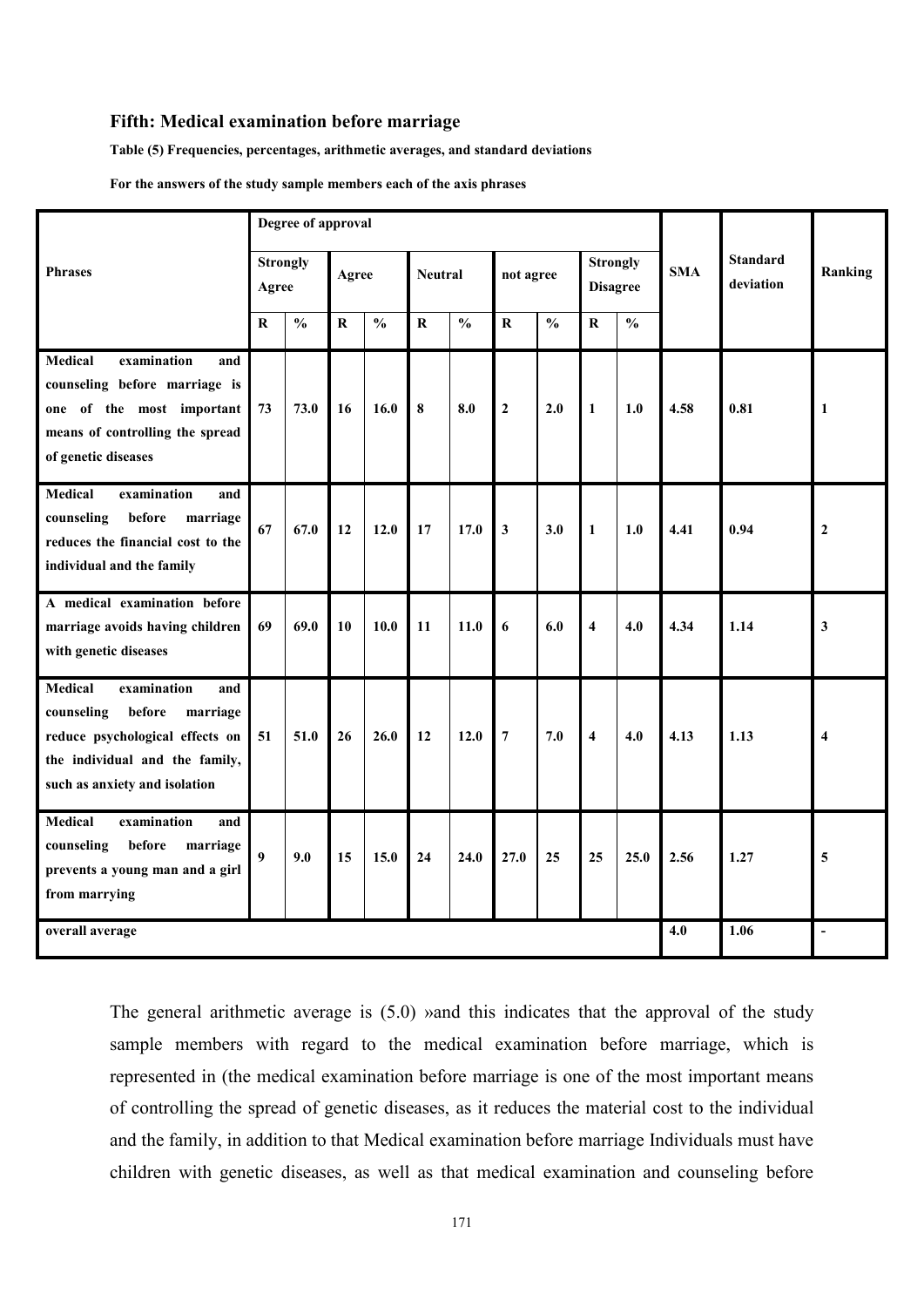marriage reduce psychological effects on the individual and the family, such as anxiety and isolation.

# **Statistically significant differences between the answers of the study sample members towards the study axesaccording to the variables (age, educational level, income)**

To find out if there are statistically significant differences between the average responses of the study sample members towards the study axes according to the different variables (age, educational level, income), the researcher used one way anova:

#### **First: age**

There are no statistically significant differences between the answers of the study sample members towards (medical examination before marriage) according to the age variable, where the value of P is  $(1.315)$  with a level of significance  $(0.274)$ . Medical before marriage, according to their age.

### **Second: the educational level**

It came among the members of the study sample whose level of education is postgraduate studies and both of "Illiterate- primary- intermediate and secondary" in favor of the study sample members who have a level of postgraduate education with an average of approval (4.60).

The previous result indicates that members of the study sample who have a postgraduate education level agree with a higher degree on the items related to prevalent genetic diseases than other educational levels.

The results of the post-comparisons of the average responses of the study sample members towards the transmission of genetic diseases according to the educational level variable were found, as it was found that these differences came between the members of the study sample who have an average level of education and both "mother - secondary - university" for the benefit of the study sample members of their level of education Average, with an average agreement (3.08), and the previous result indicates that the study sample members who have an average level of education agree with a higher degree on the items related to the methods of transmission of genetic diseases than other educational levels.

The results of the post-comparisons of the average responses of the study sample members towards the medical examination before marriage appeared according to the educational level variable, as it was found that those differences came between the study sample members whose level of education is illiterate and both "secondary - university - postgraduate" for the benefit of the study sample members who have a level of illiterate education. their secondary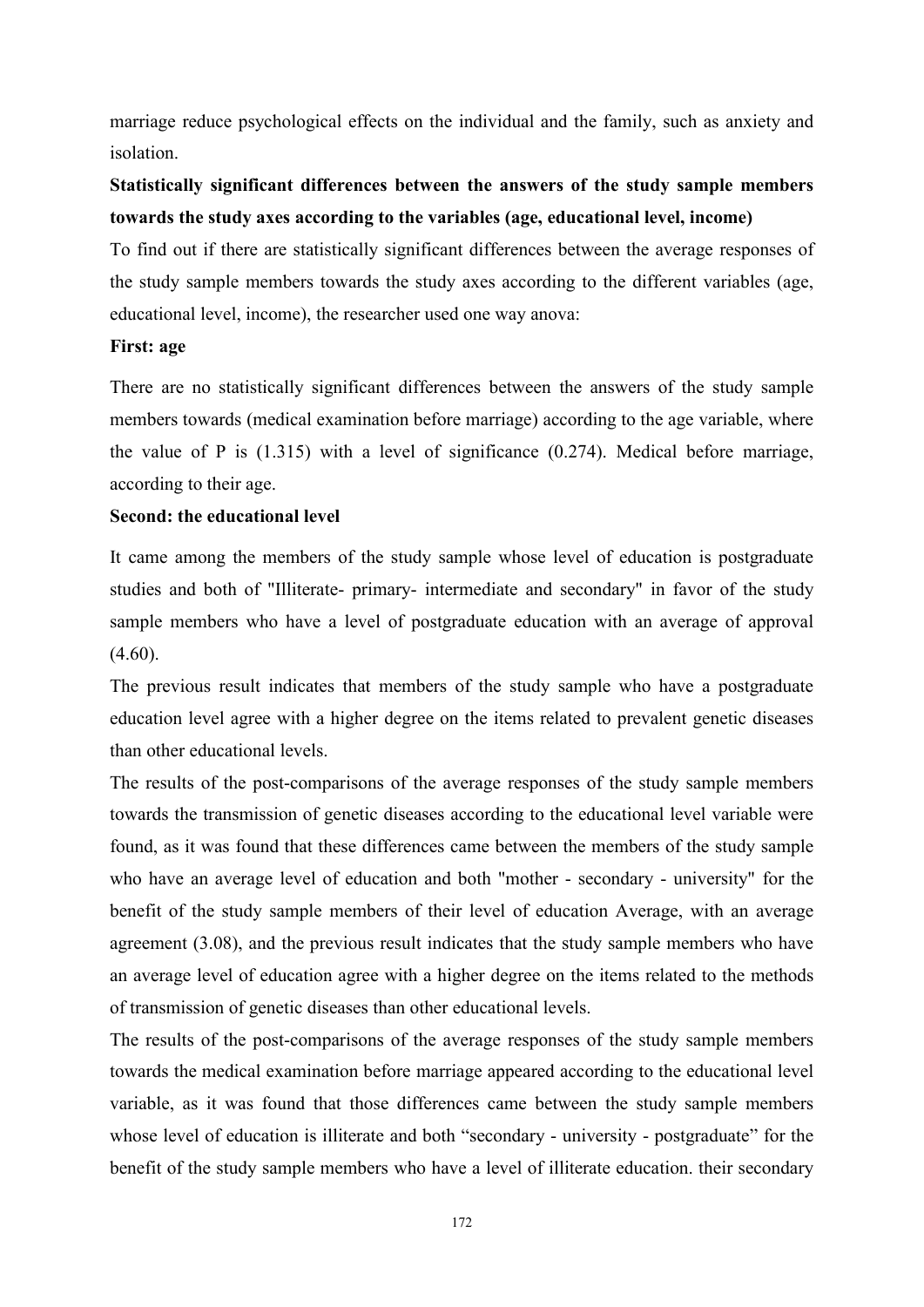education" with an average approval of (4.29), and the previous result indicates that members of the study sample who have a secondary education level agree with a higher degree to the medical examination before marriage than other educational levels.

#### **Third: family income**

The results of the post-comparisons of the average responses of the study sample members towards the genetic diseases spread according to the variable of family income, where it was found that those differences came between the study sample members whose income ranged between (5000 to less than 10000 dinars) and each of the income levels (less than 3000 dinars - 3000 to less than 10,000 dinars - 10,000 to less than 15,000 dinars) for the benefit of the study sample whose income ranges between (10000 to less than 15000 dinars) with an average approval of (3.87).

The previous result indicates that the members of the study sample whose income is between (10000 to less than 15000 dinars) agree with a higher degree on the common genetic diseases than the study sample members with other income levels.

Other results also showed post-comparisons of the average responses of the study sample members towards the transmission of genetic diseases according to the variable of family income, as it was found that those differences came between the members of the study sample whose income (less than 3000 dinars) and other income groups for the benefit of the study sample members whose income (less than 3000 dinars) from 3000 dinars) with an average approval of (3.14).

The previous result indicates that the members of the study sample whose income (less than 3000 dinars) agree with a higher degree on the methods of transmission of genetic diseases than the members of the study sample with other income levels.

## **Conclusions and suggestions**

### **Results**

#### **The current study revealed many results, which can be summarized as follows:**

 There is a lack of knowledge from the study sample regarding the paragraphs related to family security and genetic diseases resulting from consanguineous marriage.

There is a lack of knowledge from the study sample regarding the clauses related to consanguineous marriage.

 The results of the study revealed that (sickle cell anemia "one of the most important genetic diseases of anemia") is one of the most prevalent genetic diseases, followed by (diabetes) then disease (muscular dystrophy "muscular dystrophy") and finally the disease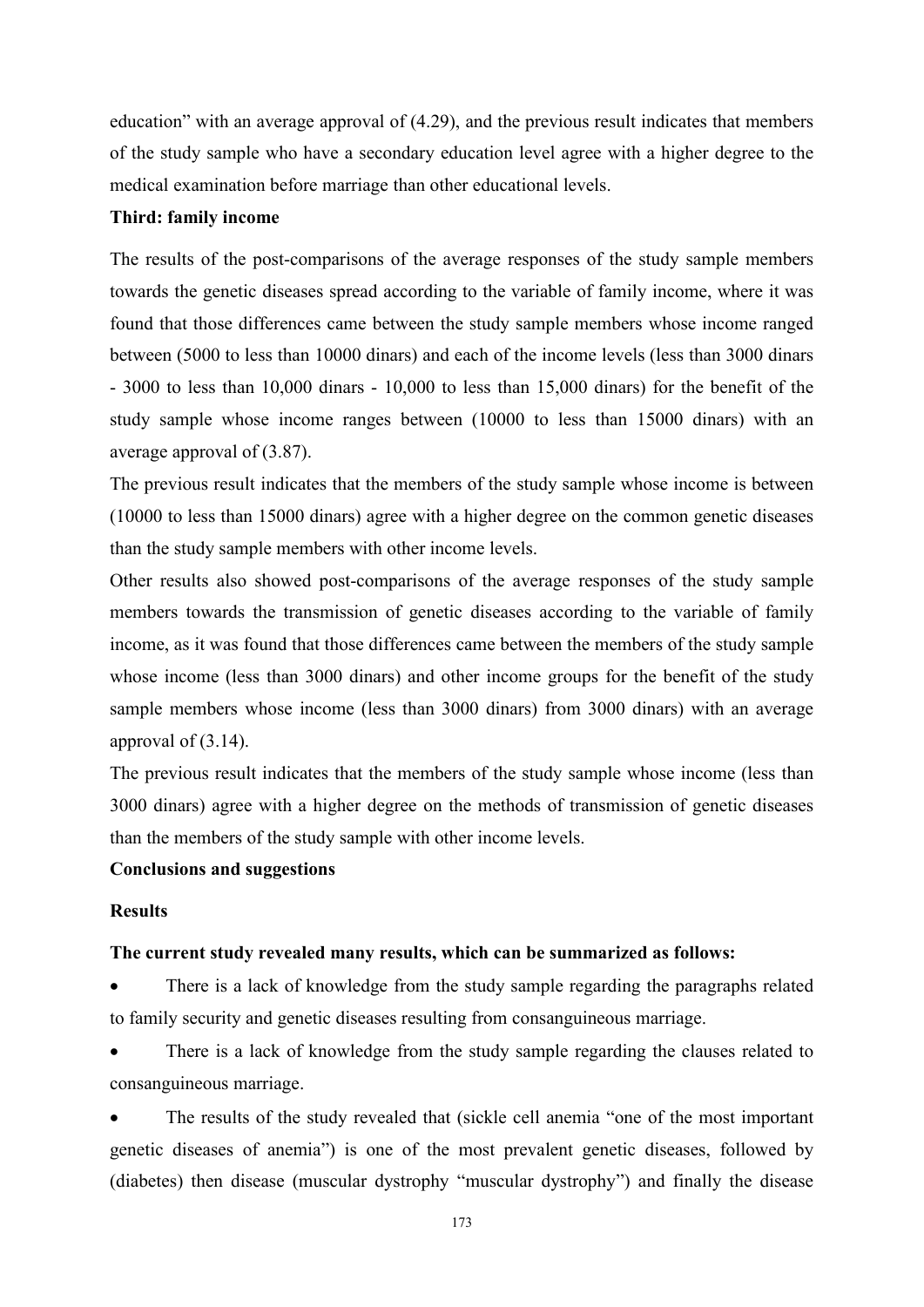(yeast deficiency "which is a deficiency in one of the enzymes present in in red blood cells, and leads to the breakdown of blood.").

 The results of the study showed that the most likely factors that can limit genetic diseases resulting from consanguineous marriage are:

o Benefit from scientific research in this field and encourage research work in it.

o Spreading cultural awareness through the media of the dangers of consanguineous marriage.

o The establishment of specialized associations that work to educate the community about genetic diseases resulting from consanguineous marriage.

o Pre-marital examination requirement for married relatives

o Providing the necessary drugs to reduce genetic diseases.

There is approval from the members of the study sample with regard to the medical examination before marriage, which is represented in the fact that "the medical examination before marriage is one of the most important means of controlling the spread of genetic diseases, as it reduces the material cost to the individual and the family, in addition to the fact that the medical examination before marriage isa must for individuals to have Children with genetic diseases, as well as medical examination and pre-marital counseling reduce the social effects on the individual and the family, such as anxiety and isolation.

The results of the study revealed that there is a statistically significant relationship between inbreeding and family security.

 The results of the study revealed that there are statistically significant differences between the average responses of the study sample members towards family security according to the age variable, in favor of the study sample members aged 30 to less than 40 years.

 The results of the study showed that there were statistically significant differences between the average responses of the study sample members towards the genetic security of the family spread according to the age variable, in favor of the study sample members aged 40 to less than 50 years.

 The results of the study showed that there were statistically significant differences between the average responses of the study sample members towards consanguineous marriage according to the age variable, in favor of the study sample members aged 50 years and over.

174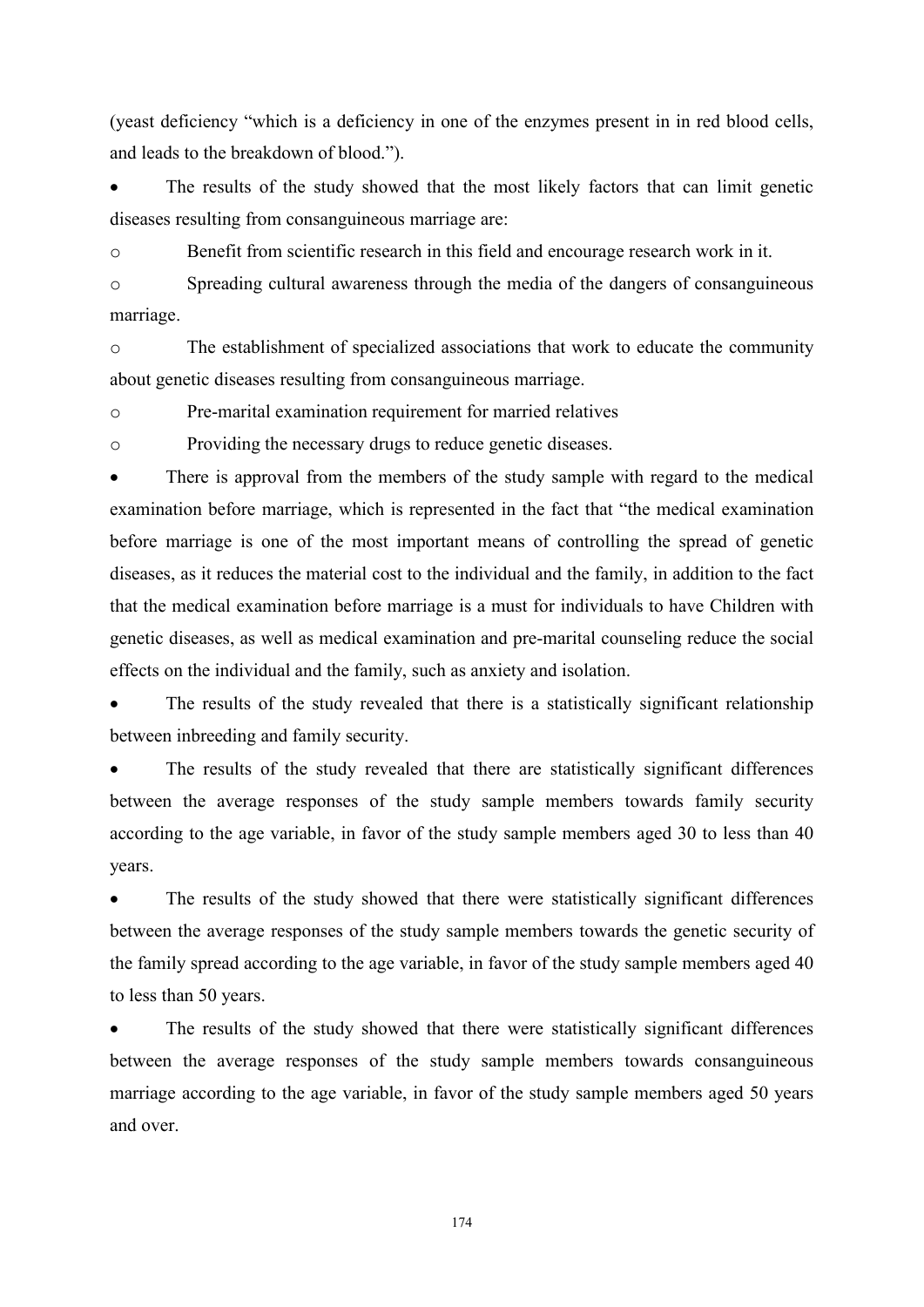The results of the study showed that there are statistically significant differences between the average responses of the study sample members towards the transmission of genetic diseases according to the age variable, in favor of the study sample from 20 to less than 30 years old.

 The results of the study revealed that there are no statistically significant differences between the answers of the study sample members towards the medical examination before marriage according to the age variable.

 The results of the study showed that there were statistically significant differences between the average responses of the study sample members towards prevalent genetic diseases according to the educational level variable, in favor of the study sample members who were educated in postgraduate studies. The results of the study showed that there were no statistically significant differences between the answers of the study sample members about Axial (inbreeding, family security) according to the educational level variable.

 The results of the study showed that there are statistically significant differences between the average responses of the study sample members towards the medical examination before marriage according to the educational level variable, in favor of the study sample members who have secondary education level.

 The results of the study revealed that there are statistically significant differences between the average responses of the study sample members towards the transmission of genetic diseases according to the educational level variable, in favor of the study sample members who have an average level of education.

 The results of the study showed that there are no statistically significant differences between the answers of the study sample members towards the axes (inbreeding - genetic diseases - medical examination before marriage) according to the variable of family income.

 The results of the study showed that there are statistically significant differences between the average responses of the study sample members towards the transmission of genetic diseases according to the variable of family income, in favor of the study sample members whose income is less than 3000 dinars.

 The results of the study revealed that there are statistically significant differences between the average responses of the study sample members towards common genetic diseases according to the variable of family income, in favor of the study sample whose income ranges between (10000 to less than 15000 dinars).

#### **Recommendations**

175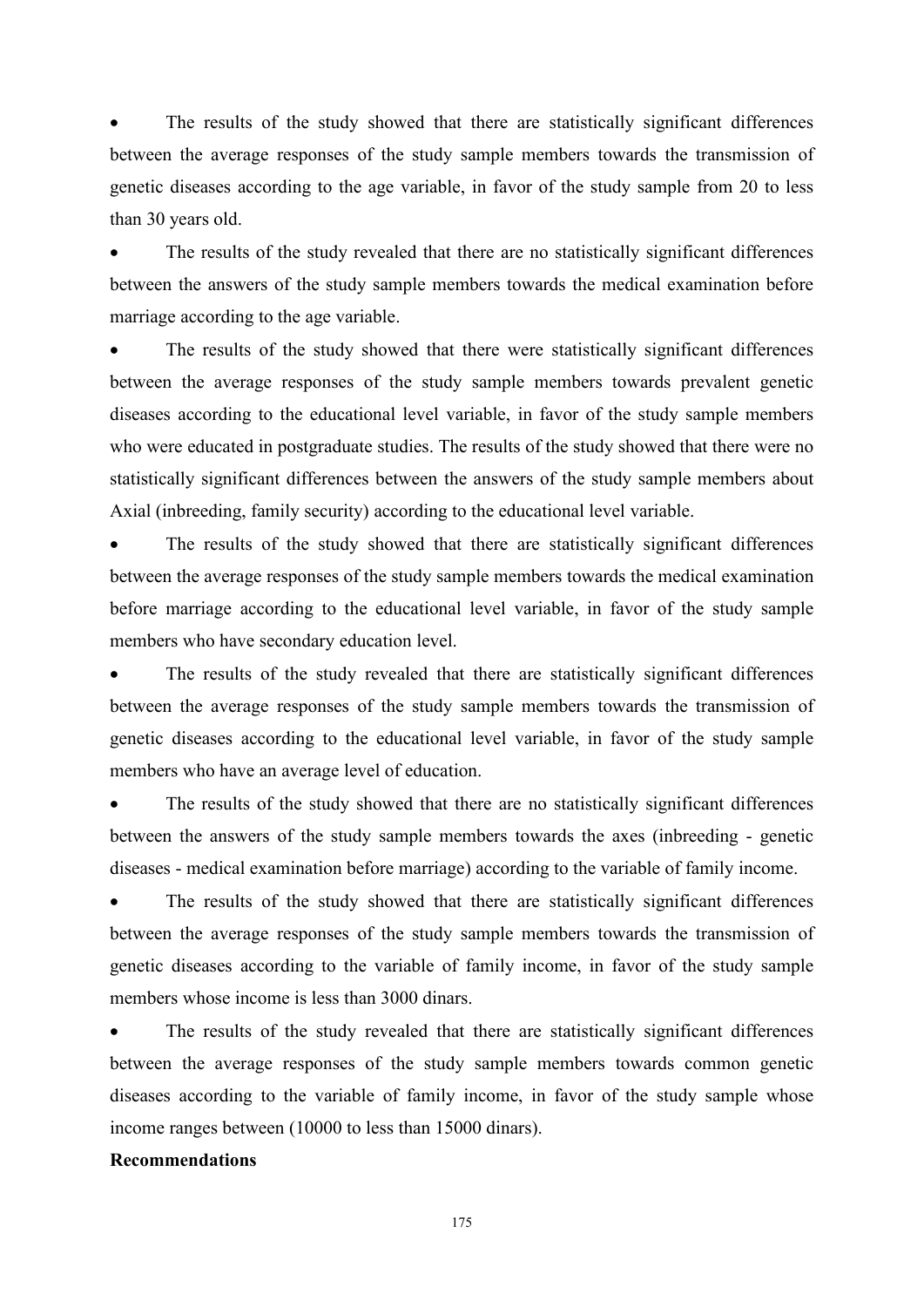Methods of preventing genetic diseases related to inbreeding:

# **A- Examination before marriage:**

**The examination before marriage isone of the most important positive steps to ensure the safety of the individual from genetic diseases, and the benefit of the examination before marriage lies in the following:**

1) The individual's prior knowledge of the genetic diseases that exist in the family, which allows the opportunity to present the full truth about these diseases to the two parties to decide the fate of their marriage or not.

2) Taking into consideration the treatment of some genetic diseases before marriage to ensure the safety of both spouses after marriage.

3) Detecting all hereditary infectious diseases to ensure the safety of both spouses in the future.

# **B - Other ways to maintain family security:**

1) Spreading social awareness for the prevention of genetic diseases through various media.

2) Providing permanent advice by specialized social centers before marriage.

3) Providing centers to combat genetic diseases.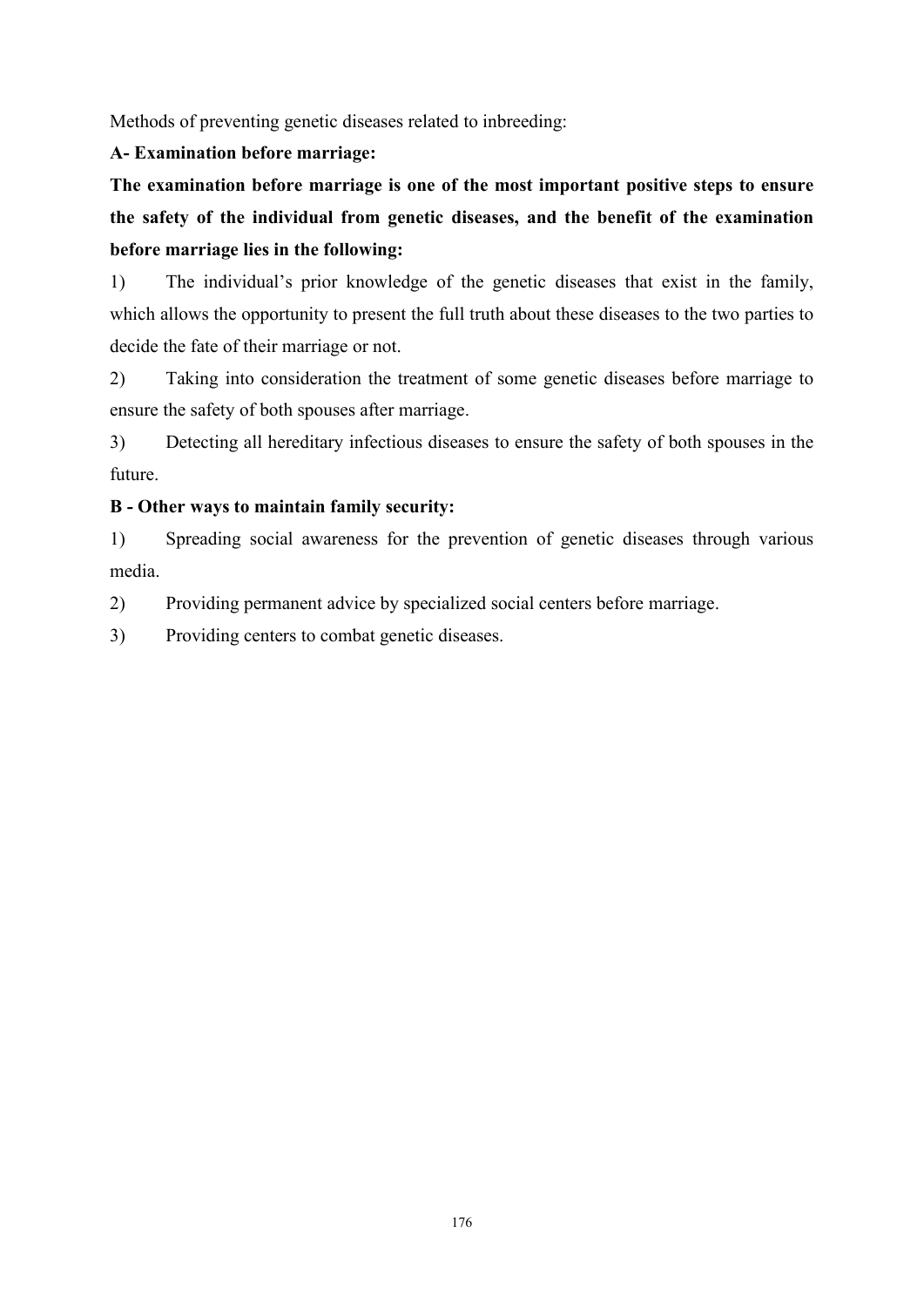### **References**

- [1] Al-Ahmar, A. S. (2004). Sociology of the Family: Between Theorizing and Changing Reality. United New Book House, Beirut: Lebanon.
- [2] Al-Anani, H. A. (2019). The Child, the Family and Society. Dar Al-Safa Publishing and Distribution, Amman.
- [3] Al-Ashi, M- M- R., (2018). The Impact of Genetic Diseases on Marital Life. College of Sharia and Law, Gaza: Palestine.
- [4] Al-Eithan, A. (2005). Marriage of Consanguineous and Expatriate. Dar Al-Kifah for Publishing and Distribution, First edition: Saudi Arabia.
- [5] Al-Haddad, A. B. (2018). The Marriage of Consanguinity between Jurisprudence and Medicine. Dar Al-Hamad for Publishing and Distribution, Dubai: United Arab Emirates.
- [6] Al-Hajji, M. A. (2016). Genetics. Arab House for Publishing and Distribution, Second Edition: Cairo.
- [7] Al-Masry, M. (2016). The Happy Islamic Marriage. Al-Safa Library, Dar Al-Bayan Modern.
- [8] Al-Sharida, B. (2009). Consanguineous Marriage and the Spread of Diseases. Al-Sharq al-Awsat Newspaper, Thursday, 25 Dhul-Qa'dah 1430 AH, November 12,2009, (11307.
- [9] Al-Termanini, A. (2016). Marriage among Arabs in Pre-Islamic Times and Islam. Comparative Study, The World of Knowledge. a monthly cultural book series issued by the National Council for Culture, Arts and Letters: Kuwait.
- [10] Amudha, S., Aruna, S., Rajajem, S.. (2015). Consanguinity and chromosomal abnormality. Indian Journal of Human Genetics, 11(2).
- [11] Awad M., Amira,F. (2019). Consanguineous Marriage between Sharia and Medicine A Comparative Jurisprudential Study. Faculty of Islamic Studies Girls Zagazig, Al-Azhar University. Bakhit, M. A. (2006). The phenomenon of consanguineous marriage and its impact on intellectual disability. Jerash National University: Jordan.
- [12] Camille, S. (2016). Consanguineous Marriage. Dar Al-Yazuri, first edition, Riyadh: Saudi Arabia.
- [13] Ghaith, M. A. (2017). Dictionary of Sociology. University Knowledge House: Alexandria.
- [14] Hamamy H.A., Masri A.T, Al-Hadidy A.M & Ajlouni K.M. (2007). Consanguinity and genetic disorders. Profile from Jordan. Saudi Medical Journal, 28 (7).
- [15] Kharboush, I. F. (2007). Consanguineous marriage. Al-Nahda Library: Cairo.